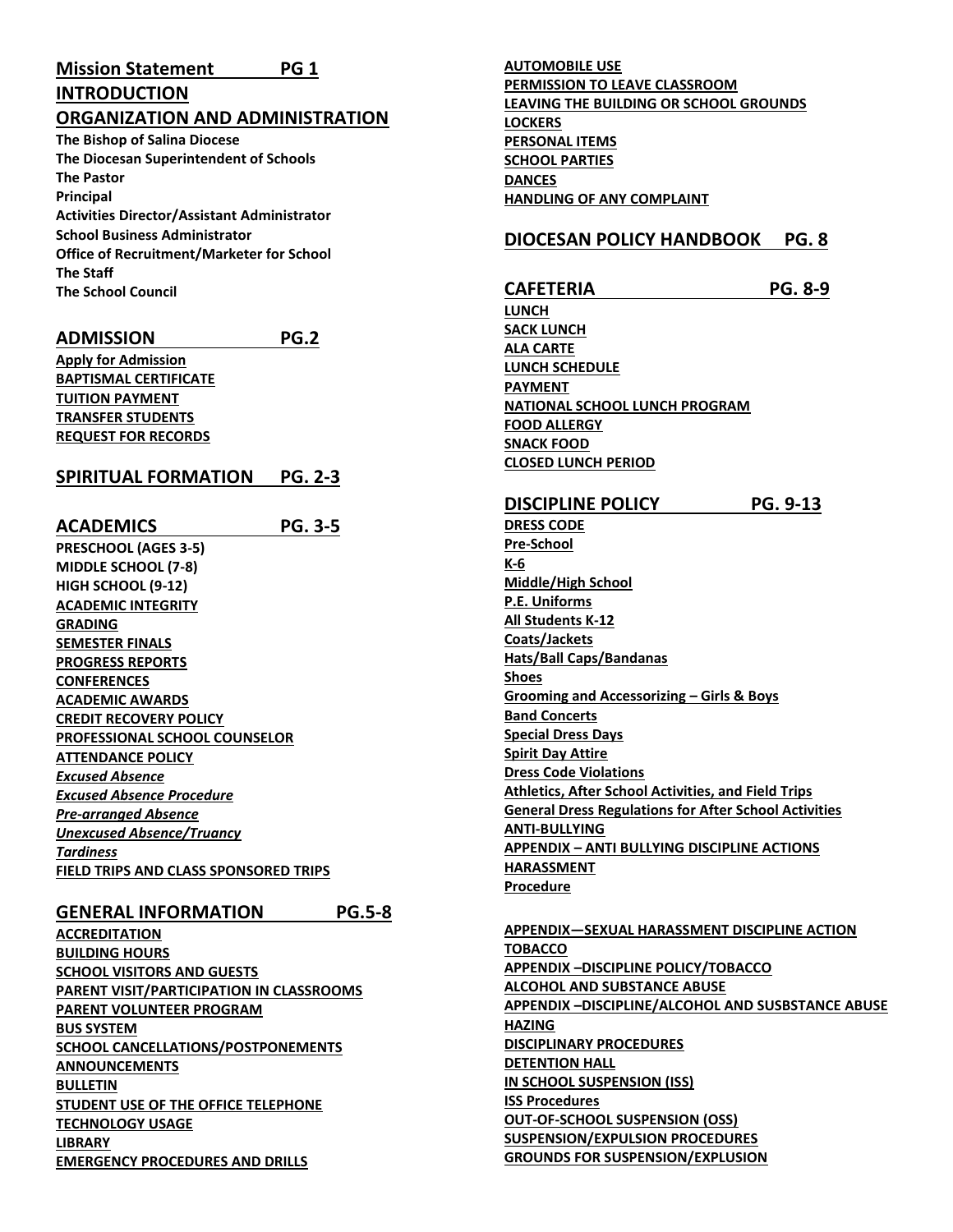## **NOTICE OF SUSPENSION/EXPULSION SUSPENSION/EXPULSION FOR STUDENT CONDUCT OUTSIDE SCHOOL HOURS**

## **STUDENT ACTIVITIES PG. 13-14**

**ELIGIBILITY APPENDIX – ACTIVITY PARTICIPATION for details and disciplinary actions EQUIPMENT AND UNIFORMS ST. FRANCIS XAVIER CATHOLIC SCHOOL CODE OF CONDUCT ACTIVITIES COVERED BY THIS POLICY AWARDS AND LETTERS LEAGUE AFFILIATION STUDENT INSURANCE ORGANIZATIONS**

### **HEALTH AND MEDICAL PROCEDURES**

**PG. 14/16 ILLNESS IMMUNIZATIONS OF STUDENTS CHRONIC INFECTIOUS CONDITIONS**

## **APPENDIX - FINANCIAL DELINQUENCY PG.**

**\_\_\_\_\_\_\_\_\_\_\_\_\_\_\_\_\_\_\_\_\_\_\_\_\_\_\_\_PG. 16-17**

**APPENDIX – Graduation PG. 16-17 Comparison of Graduation Requirements VALEDICTORIAN/SALUTATORIAN THE NATIONAL HONOR SOCIETY NATIONAL HONOR SOCIETY SELECTION PROCESS COLLEGE VISITATION DAYS SENIOR DAY COLLEGE LETTERS OF INTENT GRADUATION CEREMONY**

**APPENDIX – Disciplinary Actions PG. 17-20 ANTI-BULLYING POLICY SEXUAL HARRASSMENT TOBACCO ALCOHOL AND SUBSTANCE ABUSE ACTIVITIES**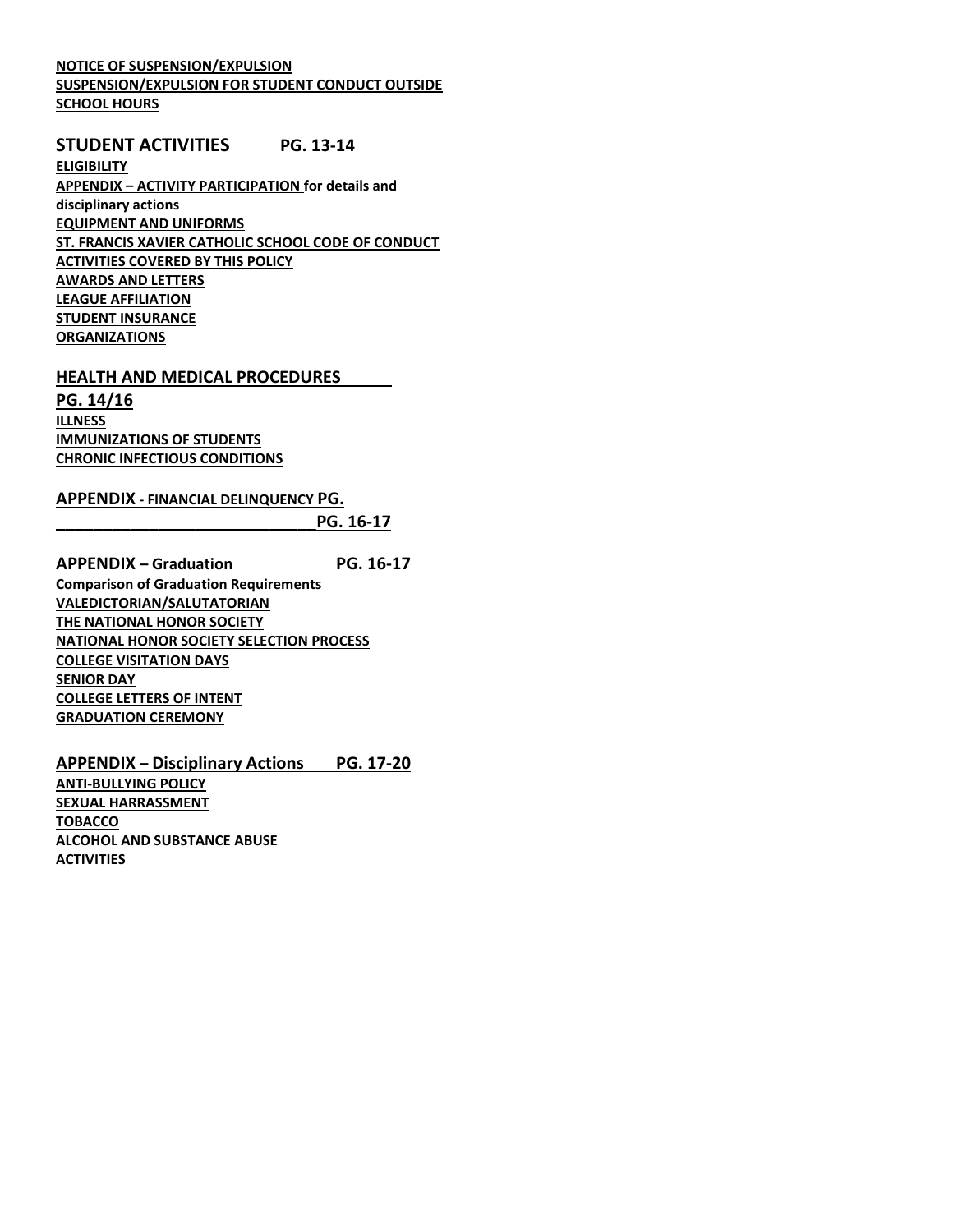## **Mission Statement**

The mission of St. Francis Xavier Catholic School is educating for eternity through faith and reason.

## **INTRODUCTION**

School.

The Diocese of Salina Catholic Schools is committed to providing an individual's academic, spiritual, social, and physical growth. We seek to prepare students for responsible adult leadership in society, the world, and the church. St. Francis Xavier Catholic School fosters growth in the Christian vocation by promoting awareness of the needs of society. As a school of excellence, we strive to prepare each young person for entrance into college or vocational education and subsequent employment and service to others. St. Francis Xavier Catholic School provides a variety of opportunities for students to gain experience in cooperating and competing with others.

## **ORGANIZATION AND ADMINISTRATION**

## *The Bishop of Salina Diocese*

*Most Reverend Jerry Vincke* The Bishop of the Roman Catholic Diocese of Salina in Kansas is ultimately responsible for the teaching mission of the Catholic Church in the Diocese. Therefore, he is the final authority in all matters relating to St. Francis Xavier Catholic

## *The Diocesan Superintendent of Schools*

*Mr. Geoff Andrews* The Diocese Superintendent of Schools, representing the

Diocese in educational matters, aids the Pastor, and the Principal.

## *The Pastor*

#### *Father Gnanasekar Kulandai*

The Pastor of St. Francis Xavier Catholic School is the supervisor of the Principal. He provides guidance and oversight, considering input, advice, and feedback from the School Council regarding all matters relating to the school.

## *Principal*

#### *Mr. Shawn Augustine*

The Principal is responsible for the general administration of St. Francis Xavier Catholic School and is ultimately accountable to the Pastor and the Diocesan Superintendent of Schools.

## *Activities Director*

*Mr. Chad Stramel*

The Activities Director is responsible for being at events, scheduling all games, activities, and officials, and completing KSHSAA forms. Activities Director is accountable to the Principal.

#### *School Business Administrator Mrs. Carol Tomson*

The School Business Administrator manages student and family tuition, enrollment, international enrollment, and registration. In addition, handles deposits for cafeteria, handles both bills and deposits for aftercare, and assists with PowerSchool. Business Administrator is accountable to the Principal and Pastor of the School.

## *Office of Recruitment/Marketer for School Mrs. Kristel Jahnke*

The Office of Recruitment/Marketer for School promotes St. Francis Xavier Catholic School and its mission by working closely with stakeholders to shape the school image and values, as well as the appropriate methods to communicate them to the public and recruiting more enrollments to the school. Office of Recruitment/Marketer for School is accountable to the Principal and Pastor of the School.

## *The Staff*

The staff includes all personnel who work under the supervision of the Principal in and for the school. Please visit [www.saintxrams.org](http://www.saintxrams.org/) for more information about our teachers and support staff.

## *The School Council*

The School Council serves in an advisory capacity to the Pastor and Principal in ensuring the highest possible religious and academic education for the students attending St. Francis Xavier Catholic School.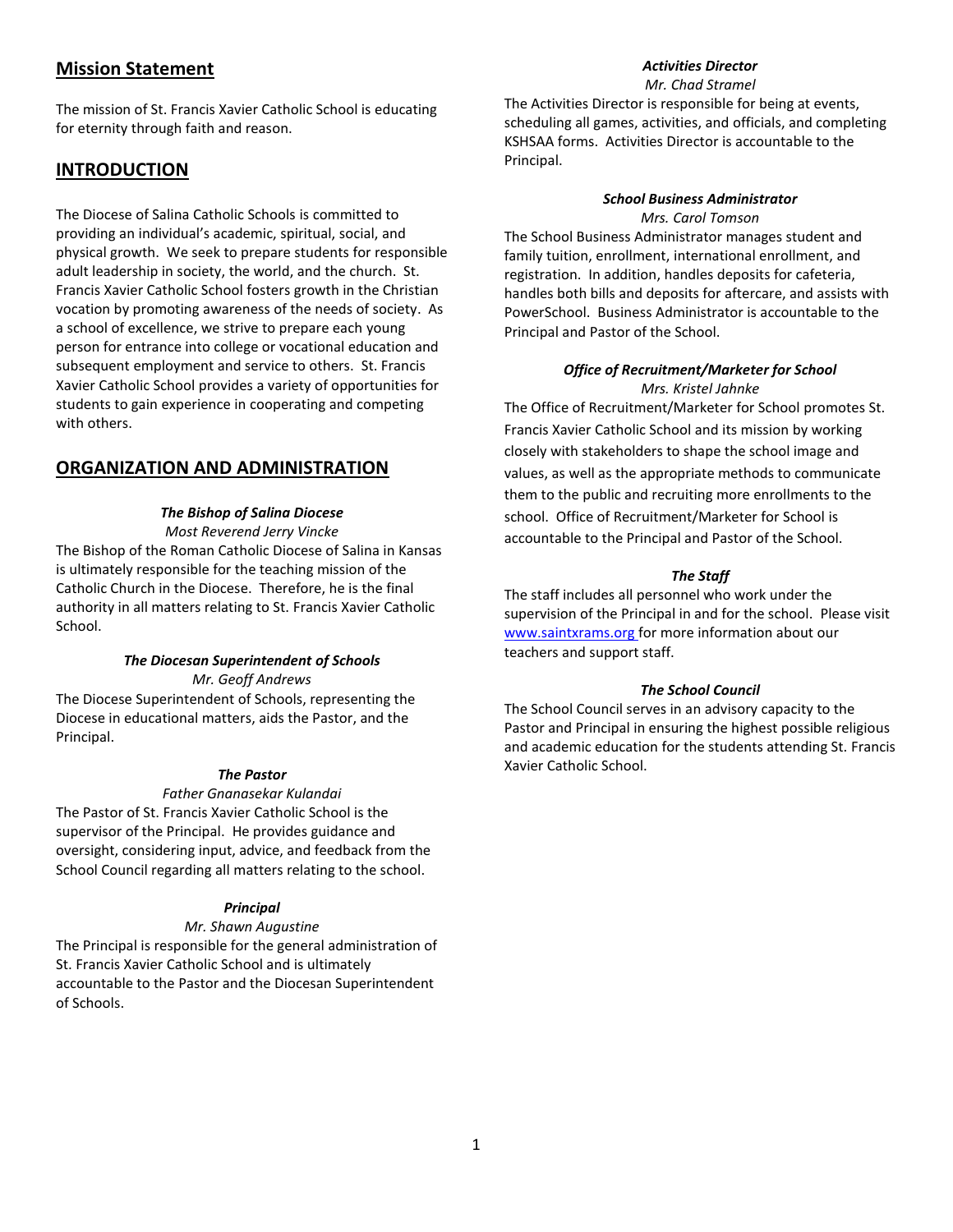## **ADMISSION**

All new students will need to apply for admission through the school office. An admission interview will be held with the principal, student, and parents prior to acceptance of admission. New and transfer students are subject to the approval of the Pastor.

Records from the student's former school including academic, health, and behavioral records must be submitted for consideration before requests for admission will be processed. Prior to admission, the student may be required to complete academic assessment tests. Arrangement for payment of fees must be made with the School Business Administrator prior to the student's first day.

## **All new and transfer students are on a 45 day probation period.**

At the conclusion of the probation period, a determination will be made to:

- Grant full admission for the school year
	- o Students receiving full admission must pass all classes and not have any disciplinary actions
- Place on a plan of improvement
	- o Students receiving a Plan of Improvement due to failing one or two classes and/or have received disciplinary actions.
- Dismiss the student
	- o Students failing three or more classes and/or have received any form of suspension.

The Principal, in consultation with the student's teachers, the Counselor, and the Pastor will make the appropriate determination.

No child whose parents desire to enroll him or her in any Catholic school in the Diocese of Salina shall be denied admission to that school on the basis of race, color, or national origin.

## **BAPTISMAL CERTIFICATE**

All Catholic students entering St. Francis Xavier Catholic School must supply a copy of their Baptismal Certificate.

## **TUITION PAYMENT**

Parents must arrange an appointment with the School Business Administrator to set up the family financial account.

The FACTS Tuition Management Program is used to collect tuition payments. **Everyone must be enrolled in the FACTS program.** (The only exception will be for those making advance payment for the entire school year). Payments are automatically deducted from a checking or savings account. The person signing the Tuition/Tithing Agreement Form may choose either the  $5<sup>th</sup>$  or the  $17<sup>th</sup>$  of each month for payments. To enroll in FACTS, please visit [www.saintxrams.org.](http://www.saintxrams.org/)

If a financial crisis occurs, please contact the School Business Administrator.

No student will be allowed to enroll for a new school year or attend school at the beginning of a new semester unless the family has **paid in full** all money owed from the previous semester/year.

**For financial delinquency procedures see APPENDIX - FINANCIAL DELINQUENCY** 

#### **TRANSFER STUDENTS**

Students transferring to St. Francis Xavier Catholic School during the school year are required to pay the registration and curriculum fees before starting school. Parents must set up an account with FACTS. (see "Tuition Payment" for details) Payment arrangements for students enrolling in March or later will be handled on a case-by-case basis.

Authorization for St. Francis Xavier Catholic School to receive records from the student's previous school is required.

### **REQUEST FOR RECORDS**

In order for a student to officially withdraw and have transcripts and other records forwarded, parents should notify the school office. A withdrawal form must be completed before the student is cleared. All fees, tuition, and fines must be paid before a transcript will be released. Fines may be assessed for any book or equipment that is damaged or is not returned. **All requests for records must be made in writing, to verify confidentiality for the family concerned.** Parents cannot request their student's records directly from the school. The gaining school, with written permission, must request the records before they will be sent to the gaining school. Parents of seniors are required to complete payment of all fees and fines **prior to graduation** in order to receive grades, transcripts, or diplomas.

All other students are required to be current on all fees, fines, and other obligations to receive end-of-the-year grades or transcripts.

#### FERPA:

The Family Educational Rights and Privacy Act (FERPA) is a federal law that affords parents the right to have access to their children's education records. For more information visit http://familypolicy.ed.gov/.

## **SPIRITUAL FORMATION**

St. Francis Xavier Catholic School is a private school where the beliefs of the Roman Catholic Christian religion are taught. It is an extension of the ministry of the parish. As part of that ministry, the parish has the right and responsibility for assuring the Catholicity of the school. All students are expected to show respect for church teachings, regardless of religious affiliation. The goal is to have students attending St. Francis Xavier Catholic School become knowledgeable in the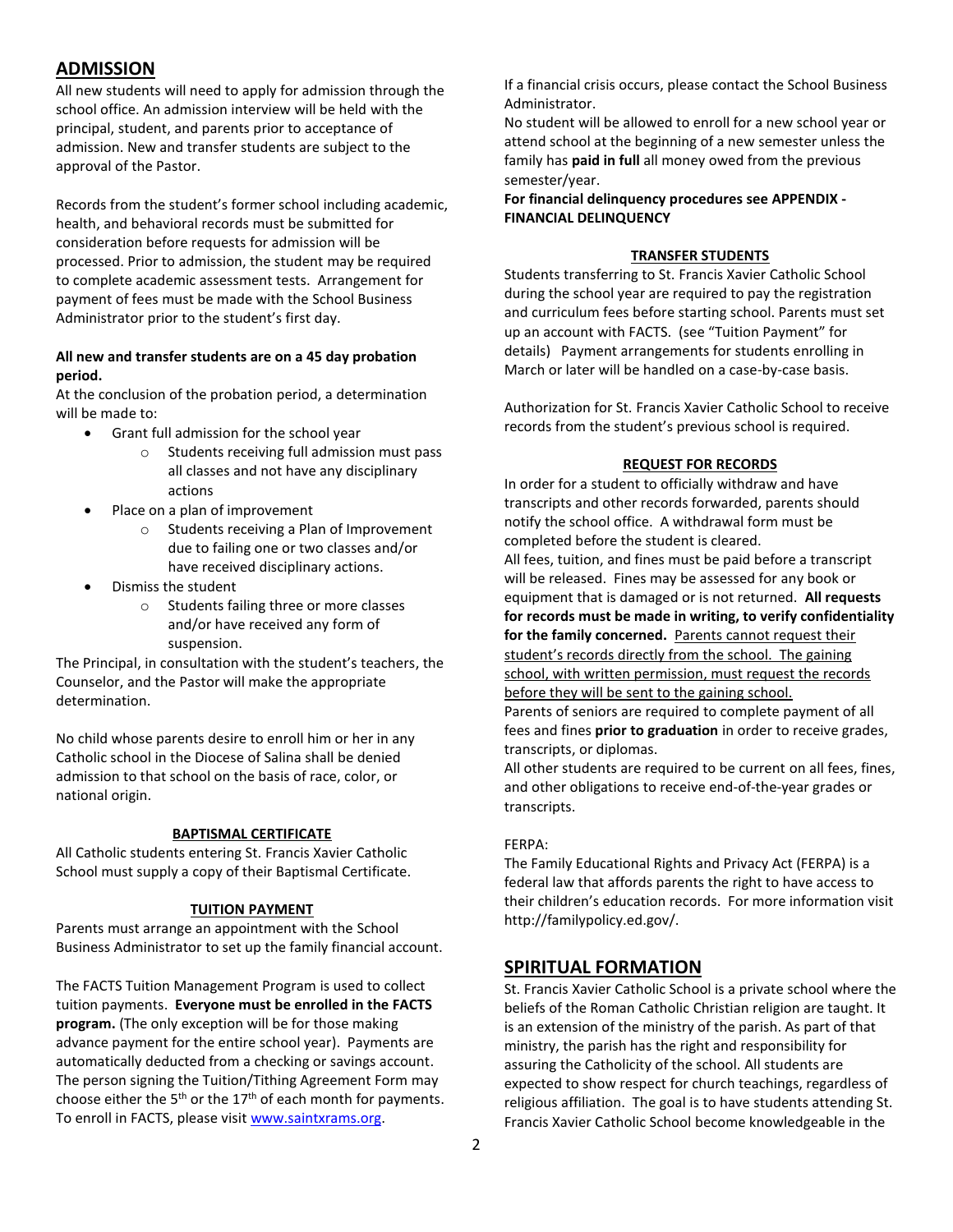teachings and practices of the Catholic Church. St. Xavier will emphasize the two components of religious formation – knowing the faith and practicing the faith. To fulfill these two components, students are required to take and pass a religion class each year. In addition, students are required to participate in outreach ministry by completing a minimum number of service hours during each semester throughout middle school and high school. Students are responsible for completing all necessary paperwork to verify service hours by the required dates. Requirements for the number and type of service hours can be found in the academics section of this handbook.

Mass attendance is the central part of practicing our faith. As such, ALL students K-12 will attend Mass on Friday during the parish's daily mass time (8:30 a.m.). After Mass on Friday, all students will participate in Eucharistic Adoration. ALL students will also attend Holy Days of Obligation. Parents are encouraged to attend Mass and Eucharistic Adoration as well. In addition, students are expected to attend Mass or other religious services at their home church on Sunday.

## **ACADEMICS**

St Francis Xavier Catholic School is preschool through 12<sup>th</sup> grade, meeting accreditation standards of the Kansas State Board of Education and Cognia. St. Francis Xavier Catholic High School requires a minimum of 25 credits for graduation, and students must enroll in the required core subjects in the academic years assigned unless specified in an Individual Education Plan.

#### **PRESCHOOL (AGES 3-5)**

Classes to prepare students for kindergarten are available in the morning or afternoon for children ages 3-5. Religion, language arts, math, science, social studies, selfesteem, and social skills are included in the curriculum. Pre-K classes for students age 4 and above also include prereading, pre-writing, reading, and writing activities. Group dynamics, listening, and participation skills are nurtured through independent and group activities.

#### **ELEMENTARY (K-6)**

Religion, (Sacrament Preparation for Reconciliation and Communion) math, language arts, science, social studies, computers, library, physical education, music, and art are included in the curriculum. Students will be in a selfcontained classroom with a single teacher except for PE, computers, library, music, and art. 5<sup>th</sup>-6<sup>th</sup> grade students will begin transitioning from a self-contained classroom to changing classes. Band will be the music class for the 5<sup>th</sup> and 6<sup>th</sup> graders. The school may provide a band instrument if a parent cannot provide one.

#### **MIDDLE SCHOOL (7-8)**

Religion, math, language arts, science, social studies, computers, physical education, current events, music, and band are included in the curriculum. Students will move from classroom to classroom for each subject.

#### **HIGH SCHOOL (9-12)**

**Language Arts:** English I, II, III, & IV **Mathematics:** Geometry, Algebra II, Statistics, Trigonometry/Calculus **Science:** Biology, Chemistry, Physics, Anatomy **Social Science:** World History, U. S. History, Government, **Business:** Computer Applications, Business Essentials, Accounting, Business Economics, Entrepreneurship, Marketing Communications **Foreign Language:** Spanish I & II (all online) **Physical Education:** Health, Physical Education, Team Sports **Fine Arts:** Speech, Forensics, Art, Choir, Band **Religious Education:** Religious Education and Theology, Faith & Lifestyle, Ethics & Morality, Scripture & Evangelization

#### **Community Service Hours**

Five service hours are required each quarter and a total of 20 hours each year for grades 7-12. The Religious Education Teacher and the Principal will give specifics on service hours needed per semester as well as acceptable types of service.

## **For detailed information on graduation requirements see Appendix HIGH SCHOOL**

#### **ACADEMIC INTEGRITY**

Cheating will not be tolerated. Cheating is defined as using unacceptable means to attain academic success. Plagiarism is considered cheating. Plagiarism will be defined in all classes where papers, homework, tests, quizzes, and research assignments are given. The consequences for cheating will include:

- Written notification made by the teacher to the parent.
- A conference with the administration, teacher, student, and parent /guardian may be held.
- The student will receive a zero (0) on the test or daily assignment

#### **GRADING**

The academic year consists of four grading periods, two in each semester. Students will receive percentage grades each quarter of the school year:

| $92-100\% = A$             | Excellent    | 4.0 grade points |
|----------------------------|--------------|------------------|
| $83 - 91\% = B$            | Good         | 3.0 grade points |
| 74-82% = C                 | Satisfactory | 2.0 grade points |
| $65 - 73% = D$             | Passing      | 1.0 grade point  |
| $64\%$ & below = F Failing |              | 0.0 grade point  |

An incomplete will be given to a student only if they have excused absences. An incomplete for unfinished course requirements must be removed within two weeks of the end of the grading period or the grade will be changed to an "F" on school records, except in cases of prolonged illness or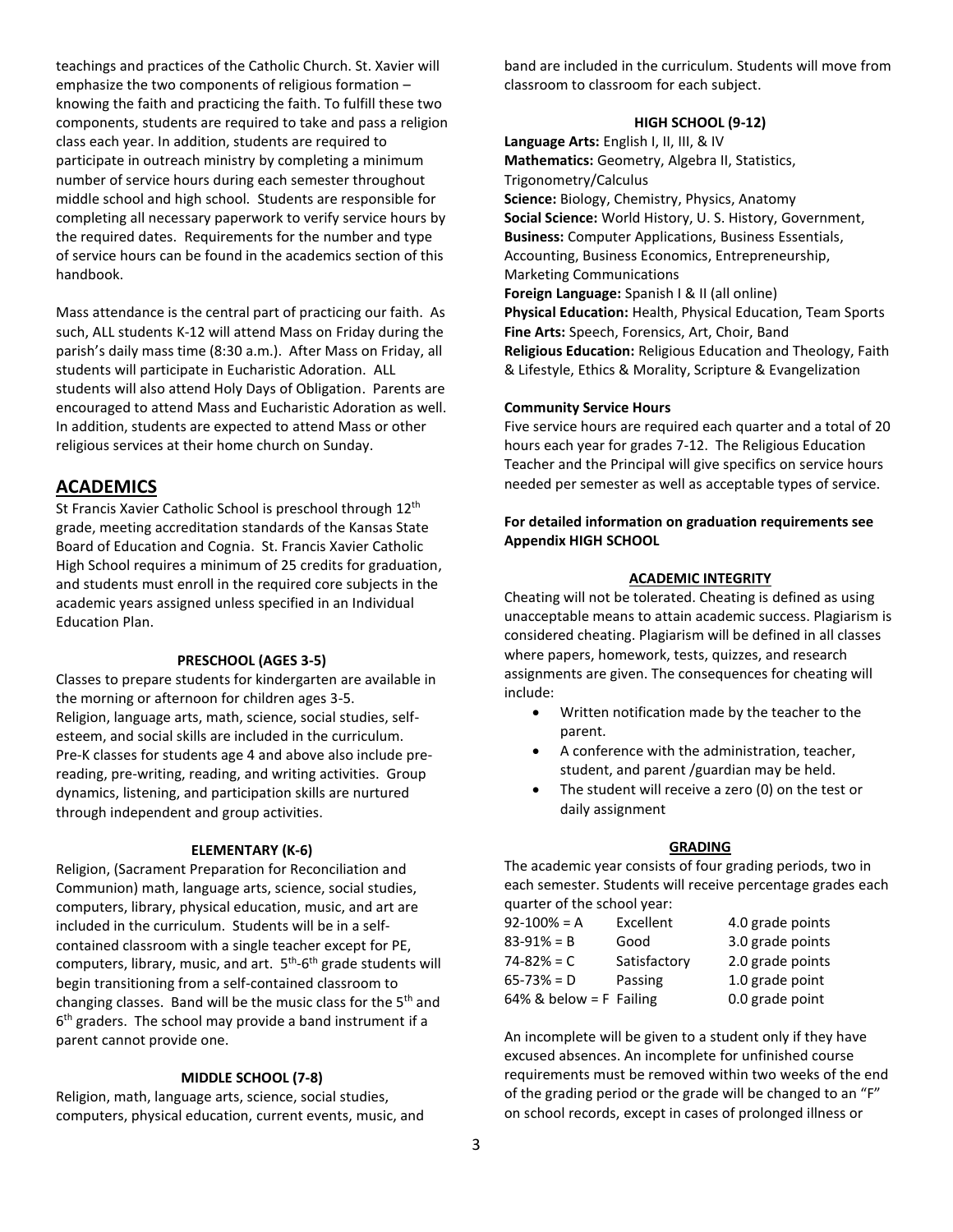other circumstances approved by the principal and counselor. For KSHSAA eligibility purposes, incompletes (I's) are considered F's.

Semester grades are used to calculate a student's cumulative grade and rank in the class. Only semester grades will be placed on a student's transcript.

During those four grading periods, if a current student is failing three or more classes, the student will be placed on a Plan of Improvement.

## **SEMESTER FINALS**

Semester finals are administered to  $9<sup>th</sup> - 12<sup>th</sup>$  grade at St. Francis Xavier Catholic School at the end of each semester. Teachers will set the criteria and format of the semester final for their class.

#### **PROGRESS REPORTS**

Teachers at St. Francis Xavier Catholic School use PowerSchool to record student grades and assignments. PowerSchool is a computerized grade book and student data management system that allows parents to have computer access to their child's grades and other information. Parents of students in grades 1-12 will be given their child's confidential identification number and password via mail or from the school office. Grade updates for 1<sup>st</sup>-12<sup>th</sup> grade will be available online weekly by Monday of each week. Parents are expected to utilize Power School to track their children's grades, assignments, and tests that are scheduled. Students will be given their own ID and password to track their progress.

#### **CONFERENCES**

Parent Teacher Conferences are held after the first and third grading periods. Other conference times should be scheduled with the teacher outside class time. Grade cards will be picked up at the main entrance of the school. After the end of each semester, (fall and spring), grade cards for K through  $12<sup>th</sup>$  grade will be mailed out to families.

Parents are encouraged to discuss concerns with the child's teacher as soon as the concern arises. Frequent communication allows the teacher and student to make corrections or adjustments for the student before it becomes a major problem with lasting consequences. Parents, as the primary educators, are expected to take an active part in their child's education.

#### **CREDIT RECOVERY POLICY**

The school counselor will meet with the student and parents to arrange the best solution to recover credit for failed courses. Any student that does not meet the needed credit recovery will not be allowed to return.

#### **PROFESSIONAL SCHOOL COUNSELOR**

The school counselor assists students in educational, vocational, social, and personal formation. The counselor also offers assistance in planning admission to college, making applications for scholarships, and interpreting test scores.

#### **ATTENDANCE POLICY**

Regular and punctual attendance is necessary for a school to function properly. In addition, employers, colleges, and the armed services place a high degree of significance on the attendance of students during the school years. There is a high correlation between attendance and personal reliability. Since absence from class for any reason results in a loss to the student that is irretrievable, it is the responsibility of the students, parents, and school administrators to ensure student attendance.

#### Kansas Law (KSA 72-113) states:

"Whenever a child is required by law to attend school and is enrolled in school, and the child is inexcusably absent therefrom for either **three consecutive school days or five school days in any semester or seven school days in any school year**, whichever of the foregoing occurs first, the child shall be considered to be not attending school as required by law. A child is inexcusably absent from school if the child is absent from school for all or a significant part of a school day… "

### **An absence is recorded when a student has missed half of a class period.**

Students absent from class because of school related activities, i.e. field trips, athletic events, college visits, or academic events, will not count as an absence in computing perfect attendance or granting credit for course work.

All absences will be recorded as excused or unexcused. If a student accumulates **5 unexcused absences**, parents will be sent a letter informing them of school concerns about their students' absences.

If a student accumulates **8 total unexcused absences** parents will be sent a letter informing them of the additional absences.

If a student accumulates **12 total unexcused absences**  parents will be sent a letter informing them of the additional absences and the student will be placed on a plan of action. The student may need to make up this time at the outside of the school day for every day over the maximum amount of days.

If the student continues to accumulate absences, an Attendance Conference will be scheduled with school administration, parents, and community truancy monitors to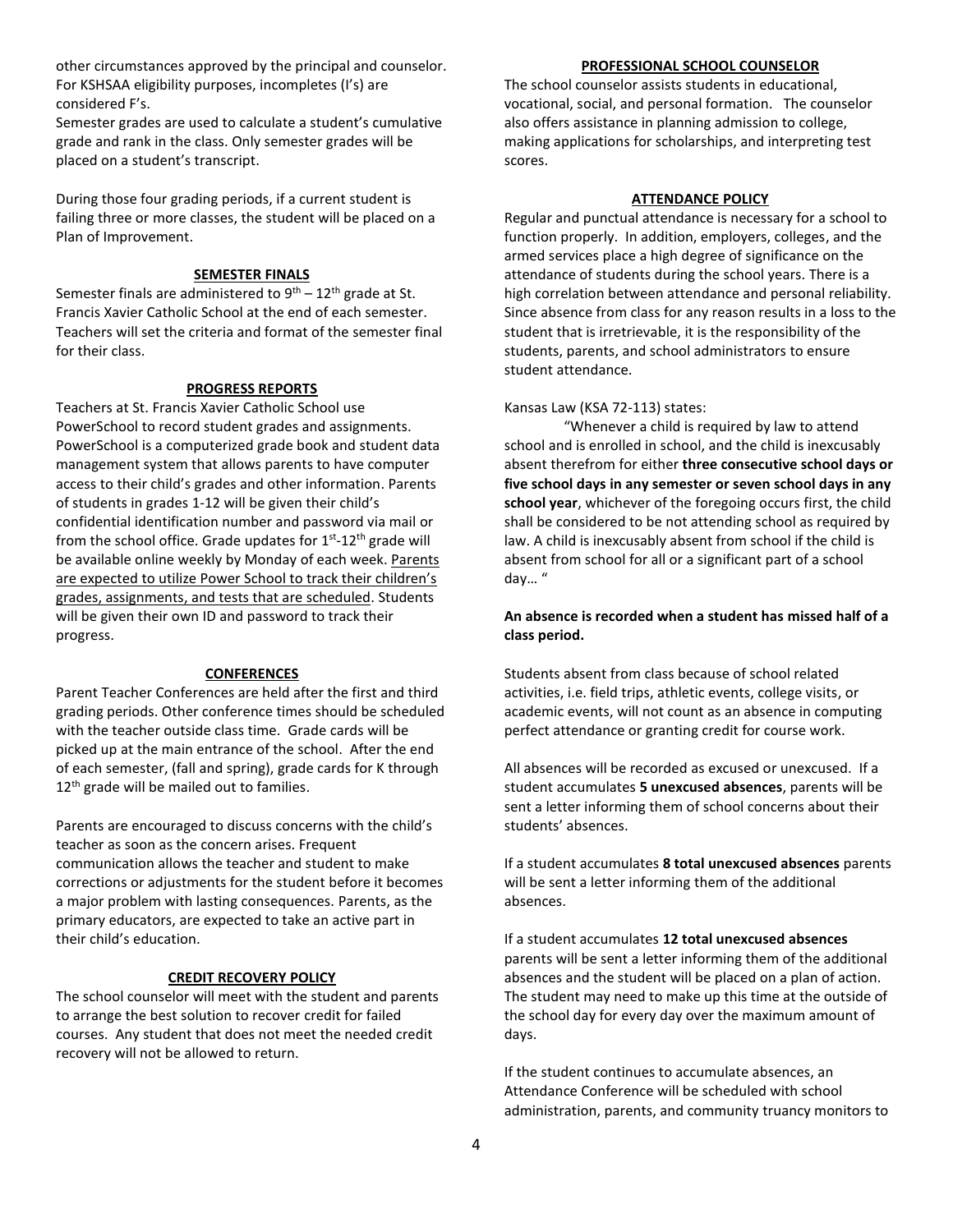discuss the student's attendance issues and to develop a plan for improving attendance.

If a high school student accumulates **more than 15 absences** in any class, including seminar/Mass, they will lose the credit for that class for the semester.

#### *Excused Absence*

An absence from school will be excused for only:

Personal illness Extreme illness in the immediate family Funeral Medical appointment College Day (juniors and seniors)

Parental Request

It is the student's responsibility to work with the teacher to make up work that is missed as the result of an excused absence. The student must develop a plan of action with the teacher to complete all missed assignments. **Excessive amount of excused absences may result in conference with administration.**

#### *Excused Absence Procedure*

When a student is absent from school, parents or guardians need to call the school prior to 9:00 a.m. The parent is asked to state who they are and why their student will not be in school. If the school is not informed, a call will be placed to the home to verify the reason for the student's absence. If the school initiates this call, and no contact is made, the absence will be recorded as unexcused.

#### *Pre-arranged Absence*

In the case of pre-arranged absences, written notification or phone call in advance of the first day of absence is requested. Students must coordinate with the teachers before the absence to arrange a timeline to make up all work.

Students absent as a result of an approved school sponsored activity must turn in assignments for that day before they leave for the activity.

#### *Unexcused Absence/Truancy*

When a student misses all or part of a school day without proper authorization or excuse, he or she is truant. The first offense will result in make-up detention time for at least 4 hours. Each hour a student is truant will result in 1 hour of detention time. (For example, if a student were truant for 4 hours, the result would be 4 hours of detention time). More than 4 hours will result in an ISS for hours missed. (For example, if a student were truant for 6 hours, the result would be 6 hours of ISS. The second offense during the school year will result in in-school suspension. The third offense will result in out-of-school suspension and possible expulsion. Once students have arrived in the school they are not allowed to leave the building without prior approval of the principal or delegate.

#### *Tardiness*

Students are to be in class before the tardy bell ends. Each student is allowed two (2) unexcused tardies per class per semester. After that, each additional tardy will result in a lunch detention and contacting of parents. This policy will apply to an unexcused tardy only. A student who is detained by a teacher should secure a pass from that teacher to get into the next class. Students tardy for classes without a pass are accountable to the teacher assigned during that period.

#### *Semester Tardy Policy PreK-6 th*

- 3<sup>rd</sup> unexcused tardy = phone call home
- 4 th unexcused tardy = parent conference
- 5<sup>th</sup> unexcused tardy = parent conference
- 6<sup>th</sup> unexcused tardy = parent/school truancy conference

#### *Semester Tardy Policy 7th -12th*

3<sup>rd</sup> unexcused tardy = lunch detention 4<sup>th</sup> unexcused tardy = lunch detention and phone call home 5<sup>th</sup> unexcused tardy = lunch detention and parent conference 6 th unexcused tardy = lunch detention parent/school truancy conference

#### **FIELD TRIPS AND CLASS SPONSORED TRIPS**

All students participating must have a signed parent permission slip returned to their teacher before being allowed to participate. Students are NOT permitted to provide their own transportation. Parents may drive personal vehicles on field trips if a copy of the parent's driver's license and insurance card is on file with the office. There are minimum liability requirements to transport students. Parents and teachers must verify with the office that drivers meet these requirements prior to the trip.

## **GENERAL INFORMATION**

#### **ACCREDITATION**

St. Francis Xavier Catholic School is fully accredited by the Kansas State Board of Education. It is also a member of Cognia, a voluntary accrediting agency of secondary schools and colleges throughout the Midwest.

#### **BUILDING HOURS**

Regular school office hours are 7:50 a.m.- 3:50 p.m. Students and visitors should enter through the main entrance, Building A. Classes are in session from 8:20 a.m. to 3:25 p.m. Students must have prior permission from a member of the faculty to be in the building before 7:50. Students not involved in extra-curricular activities or any other after school function must be out of the building by 3:35 p.m. or be **directly** supervised by a member of the faculty. Custodians may not assume this responsibility.

When school is not in session (e.g. summer, holidays, professional development days) students must be under the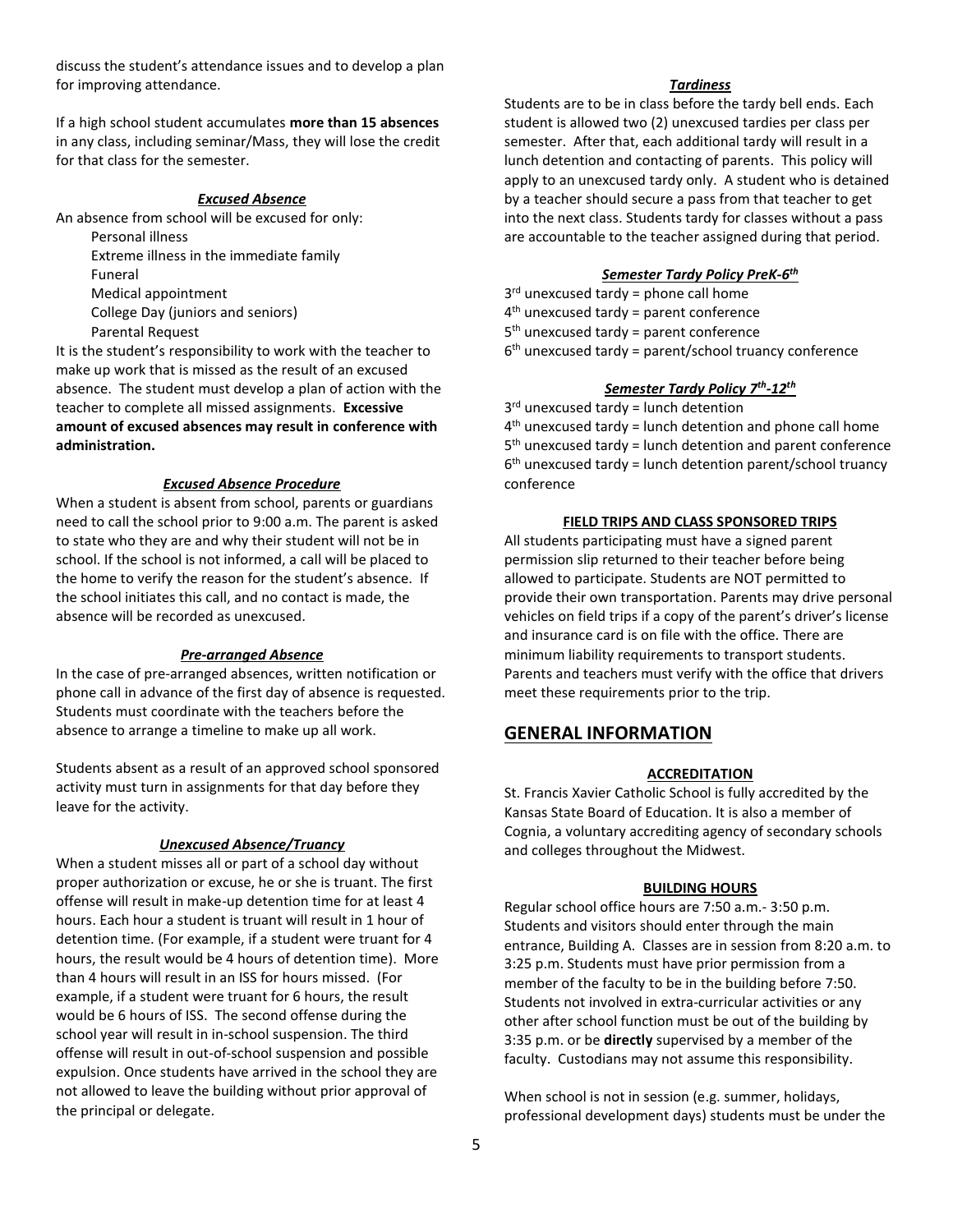direct supervision of a school or parish representative in the building at ANY time of day.

The entrance on 2<sup>nd</sup> Street may be used for dropping off and picking up students before and after school. In addition, the 2<sup>nd</sup> Street entrance is used for athletic events and other special activities. Apart from these events, visitors must sign in through the office any time they visit the school.

#### **SCHOOL VISITORS AND GUESTS**

Any person who visits must enter through Building A and sign in at the office before proceeding anywhere in the building. **If a parent/guardian parked on 2nd street at the end of the school day has a need to enter the building, they must enter through the Building A doors and sign in before proceeding anywhere else in the building.** Violation of this rule may lead to removal from the building or grounds and denial of further access.

Parents are requested to arrange any classroom visit with the teacher a minimum of one day prior to the intended visit. If the time is not convenient to the teacher, efforts will be made to arrange an alternate time for the visit.

A guest is defined as a person who comes to visit classes along with a student. A teacher has the right to refuse the guest into the classroom on a particular day, upon which the guest should return to the office for that hour.

Further, the parents/guardian of the enrolled student must call the school and inform the office of their student's intent to bring a guest to visit. The guest must check in at the office to receive final approval from an administrator and a visitor's pass.

#### **PARENT VISIT/PARTICIPATION IN CLASSROOMS**

A parent/guardian must make prior arrangements before coming to visit the classroom; the teacher has the right to refuse depending upon what is scheduled for that day. Arrangements will be made for another day, which is more appropriate for visiting.

Parents are not to use this classroom visit as a parent teacher conference. Parent teacher conferences should be scheduled before or after school.

If the parent becomes disruptive in class and the class cannot perform as scheduled, the parent will be asked to leave, if necessary be escorted out and will always be escorted to scheduled visits and activities involving their child.

#### **PARENT VOLUNTEER PROGRAM**

St. Francis Xavier Catholic School believes that it is essential to partner with parents in order to provide our students with the best learning experience possible. That is why St. Xavier School implements the parent volunteer program. This program encourages parents to be more actively involved in

the wide range of events and activities that the school has to offer. Parents are expected to complete 10 volunteer hours by the end of the school year. Volunteer hours can be fulfilled by helping out in the classrooms, working at or driving to extracurricular activities, or assisting at PTO, Activities Committee, and fundraising events. Volunteer hour forms will be available in classrooms and at events. A record of these hours will be kept in the school office. **Please see APPENDIX: GET INVOLVED for volunteer form as** 

**well as information about how much involvement matters.**

#### **BUS SYSTEM**

St. Xavier students ride the same bus as USD 475, Geary County Public Schools, as long as the residence is on their designated route. In order for students to ride the school bus, a parent/guardian must fill out the transportation form provided at registration from the school office. **When the public school is not in session, alternate transportation will be necessary.**

#### **SCHOOL CANCELLATIONS/POSTPONEMENTS**

In case of severe weather, the announcement of school closing will be made on the radio stations KJCK 1420 Am, 97.5, and TV Channel 13 WIBW. It will also be sent out as a Power Announcement and be posted on the school Facebook and website [\(www.saintxrams.org\)](http://www.saintxrams.org/)

#### **ANNOUNCEMENTS**

Announcements/Prayer will be each morning at the beginning of 2<sup>nd</sup> hour. All announcements must be approved by the sponsor and the Principal and be submitted before 8:30 a.m. on the day the announcement is to be made.

#### **BULLETIN**

A monthly calendar will be posted on the school website (www.saintxrams.org) listing various school activities. All activities, field trips, etc. must be approved by the sponsor and scheduled through the Principal and placed on the calendar.

#### **STUDENT USE OF THE OFFICE TELEPHONE**

The telephone is available for student use at the front office with permission. Students may only receive permission between classes, at lunch, before or after school, or in an emergency (accident or illness). With teacher permission, students may use the phone in a classroom. At no time are students allowed to use cell phones during the school day unless given permission to do so by a staff member.

#### **TECHNOLOGY USAGE**

Use of the school technology, included, but not limited to desktops, laptops, and iPads, is a privilege not a right. Abuse of technology, including computer network, will not be tolerated. Users who jeopardize the system will lose their privileges.

Jeopardizing the system includes, but is not limited to: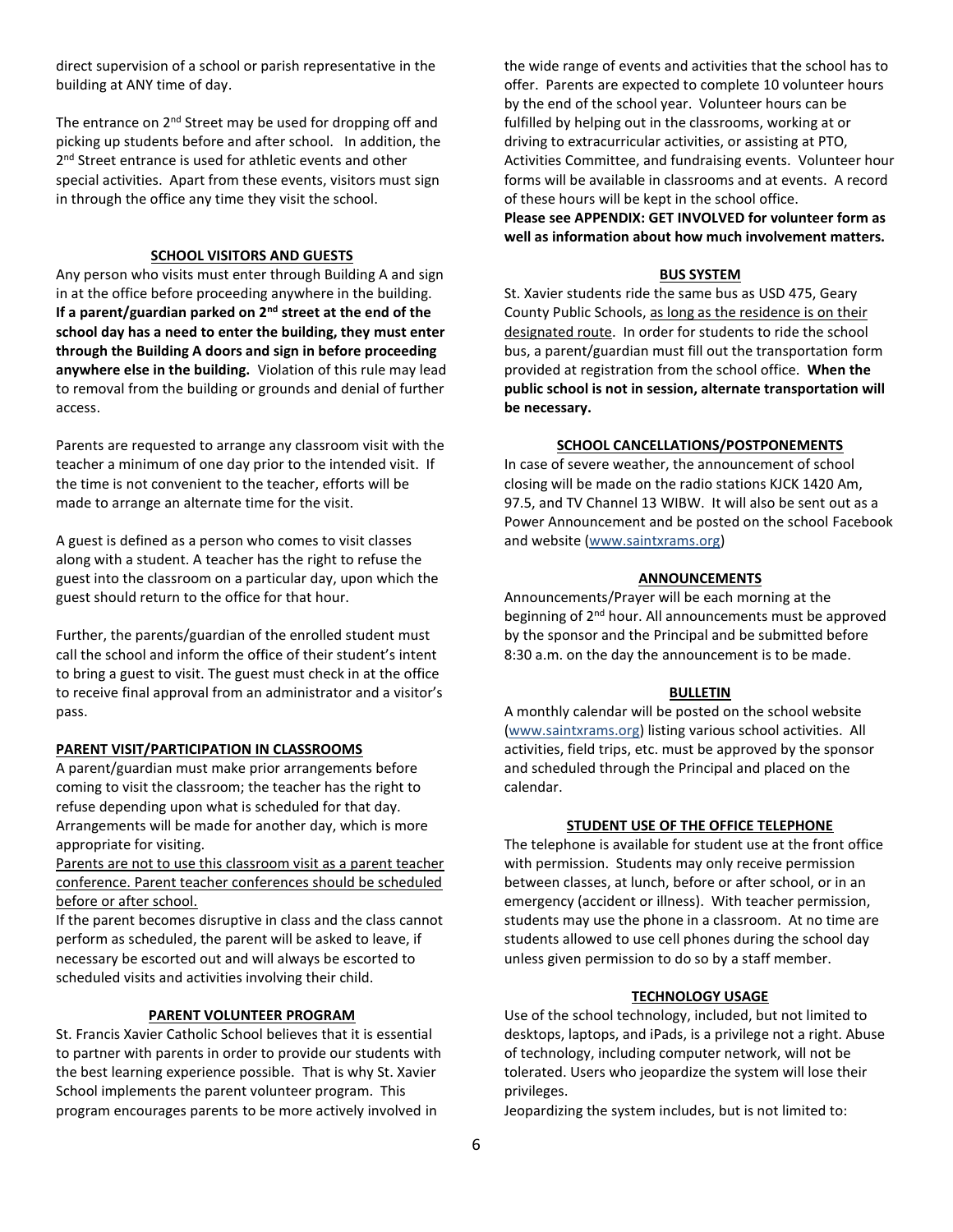- Unauthorized or improper use of the internet.
- Unauthorized downloading of files from internet or other means
- Unauthorized use and changes within programs and desktop.
- Sharing passwords, accounts, and files.

Administration reserves the right to change, add, or amend any of the above guidelines.

First Offense: Two weeks ISS during computer class time. The account will be disabled for a minimum of two weeks and requires a parent conference to re-activate. The student will be on computer probation for the next semester. (Probation allows the student to use the computer during class time only. Offenses occurring in the spring will carry probation over to the fall semester).

Second Offense: The account will be disabled for the remainder of the school year.

## **LIBRARY**

Damage to books beyond reasonable wear and all lost books are the responsibility of the student to whom the book is signed out. The full cost of the book will be charged to the student. If not paid for, transcripts/report cards will be held until paid for.

## **EMERGENCY PROCEDURES AND DRILLS**

FIRE AND TORNADO DRILL:

Every school, according to state law, must hold fire drills. Everyone must leave the building in an orderly, regulated manner. Schools are expected to hold at least two tornado drills over during the school year. A record of each fire drill and tornado drill must be kept and a report made to the State Fire Marshall.

## OTHER EMERGENCY DRILLS:

Lock-Down: When an unsafe situation develops on school premises, a lock-down may be initiated. The needed authorities will be contacted depending on the situation.

Lock-Out: When an unsafe situation develops due to outside threats, a lock-out may be initiated. The needed authorities will be contacted depending on the situation.

Evacuation: When an unsafe situation develops on school premises, an evacuation may be initiated. The needed authorities will be contacted depending on the situation.

## **AUTOMOBILE USE**

A student driving on school property is a privilege. Students are expected to drive courteously and with good judgment and common sense. Student's vehicles driven to school are to be parked in the school parking lot. All vehicles parked on school property are subject to search. Any vehicles displaying inappropriate bumper stickers, window clings, or writings will not be allowed on campus. **Students and staff will NOT park in front of the rectory (parish office).**

## **PERMISSION TO LEAVE CLASSROOM**

Students will not be allowed to leave the classroom during class time without a pass from the teacher. The teacher, and not the bell, is responsible for dismissing students at the end of the class period.

## **LEAVING THE BUILDING OR SCHOOL GROUNDS**

Once a student enters the school building, he/she is not permitted to leave campus without parental permission and checking out through the office.

### **LOCKERS**

Students 5<sup>th</sup> through 12<sup>th</sup> grade and classes as needed will be assigned a locker in which to keep his/her possessions. The school is not liable for any items missing. Lockers are the property of the school and may be inspected at any time by the Principal or other school personnel. Students will be asked to pay for any damage to lockers.

**Only locks from the school may be used to secure the lockers.**

### **PERSONAL ITEMS**

Students should not bring valuables to school. If valuables must be brought to school for some reason, students are requested to leave them with a teacher or in the office for safekeeping. The student should label all personal clothing and equipment. Cell phones and any other electrical devices with or without headphones are not permitted in the classroom at anytime. Students using cell phones or other electrical devices at any time are subject to disciplinary action, and the electronic device will be seized.

Unauthorized possession or use of personal items, to include electronic devices, will result in:

First offense: The loss of the item for the day. The Student must pick up the item from the office at the end of the day.

Second offense: The loss of the item for the day. The **parent** must pick up the item from the office.

Third offense: The loss of the item for the current semester. The parent will receive a call, and the item can be picked up on the last day of the semester.

The school will not be responsible for the loss of personal items.

#### **SCHOOL PARTIES**

Teachers may have classroom parties at the end of the day (after 3:00). Parents must coordinate with the teacher in advance in order to bring any treats. The teacher is responsible for these parties.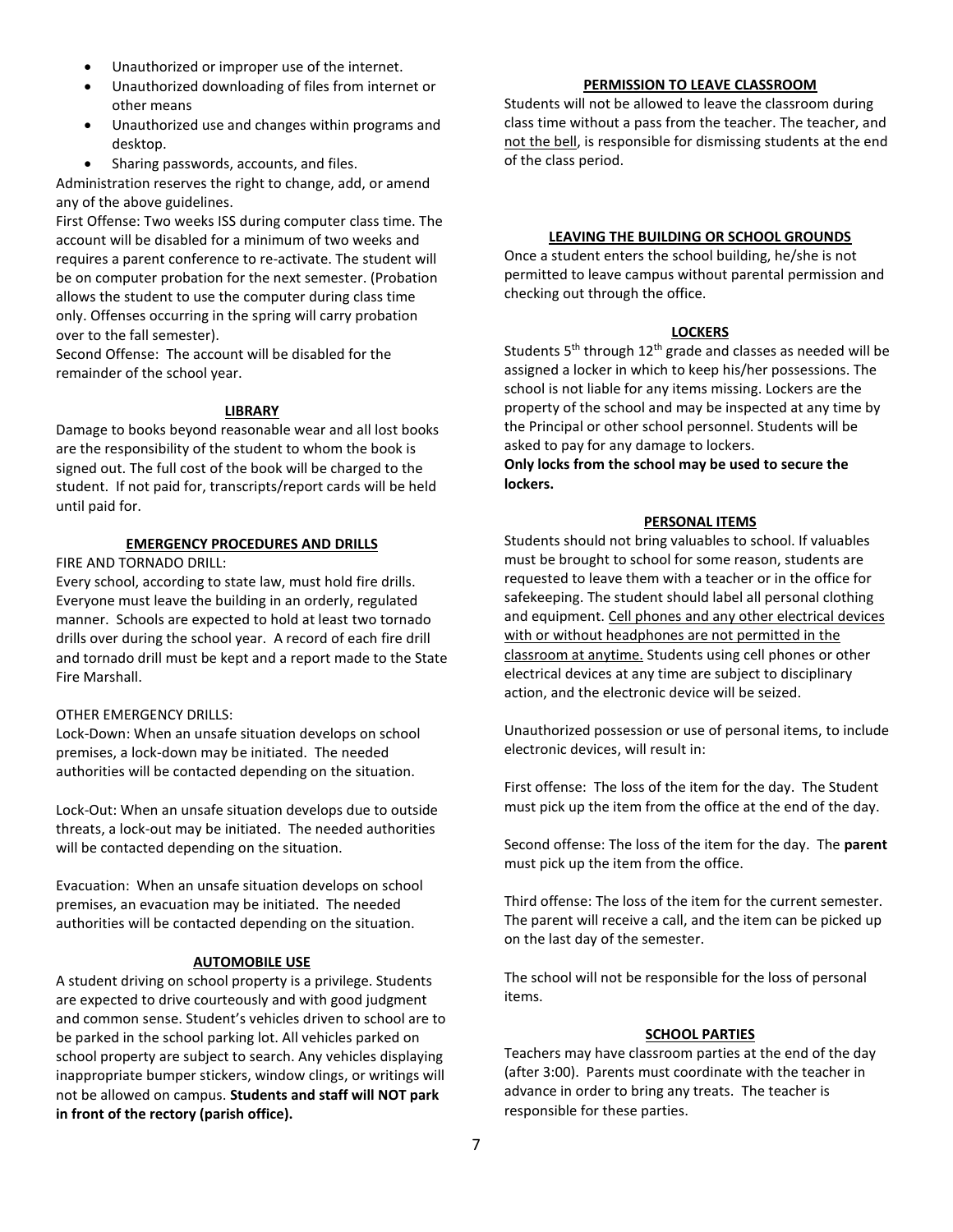Individual birthday invitations may not be handed out at school unless they are given to the classroom teacher to give the entire class.

#### **DANCES**

All school sponsored dances must be scheduled a minimum of one week in advance through the Principal. Dances must be supervised by faculty, sponsors, and parents, and must be on school property or on property covered by the school's insurance company. The following guidelines will apply to dances sponsored by the school:

All students must arrive within 30 minutes of the start time of the dance unless prior arrangements with the Principal have been made. No student or guest will be permitted to return to a dance after leaving. Parents will be contacted, if students leave early from the dance.

Guests and alumni may be admitted with administrator approval. Guests must be registered in the office by the St. Xavier student.

Any person creating a disturbance or violating the drug/alcohol policy at a dance or anywhere on the premises will not be allowed to attend future dances. A record of nonstudent guests who have created disturbances will be maintained and a list of those names made available at future dances so that admission will be denied.

PTO sponsors a dance each year for elementary and middle school students. Each group has a separate time to attend on the same night. Elementary and Middle School students are not permitted to attend the other's dance.

#### **HANDLING OF ANY COMPLAINT**

The following procedure should be followed regarding complaints:

The person with the complaint should first request and meet with the other individual involved.

If no satisfactory agreement comes from this conference, the person should then meet with the Principal.

If there is still no satisfaction, the person should then present the problem to the Pastor.

Any parent who is physically or verbally abusive to any faculty or staff member may be asked by the Principal to remove their child from St. Xavier permanently.

#### **DIOCESAN POLICY HANDBOOK**

For matters not covered in this handbook but which are included in the Diocesan /Educational Policy Handbook, the Diocesan Educational Policy Handbook will be enforced. A

copy of the handbook can be obtained through the website. https://salinadiocese/catholic-schools

## **CAFETERIA**

The cafeteria is considered a classroom to promote good eating habits. Students may bring a lunch from home or purchase it from the cafeteria. Courtesy and respect toward other students and cooperation with teachers and cafeteria staff are required at all times. Parents and students may NOT bring lunches from carry-out or fast food restaurants nor have food delivered in.

All students must remain in the cafeteria until they are dismissed by the dismissal bell, teachers, or cafeteria staff.

#### **LUNCH**

Lunch is served to all day Pre-K through  $12<sup>th</sup>$  grade at the designated serving times on the schedule. **Lunch count will be taken by 9:15 am.** If a student is tardy, he/she must report to the school office and give the secretary his/her lunch status. If the student is going to be coming to school after 9:15 a.m. **parents must call or student will not** be able to receive hot lunch. Students that arrive at school after 9:15 a.m. and have not called their absence in ahead of time cannot be served hot lunch and will be required to bring a sack lunch. A lunch card will be provided. If it is lost or damaged, a \$1 fee will be charged to replace it.

#### **SACK LUNCH**

Students bringing a sack lunch must store it in their locker. Students without a locker will keep sack lunches in a place determined by the classroom teacher. **If the student would like to purchase milk, they must place their name on the a la carte sheet. All milk will be charged to the student lunch account**. **Fast food may not be brought in during lunch to eat in the cafeteria.**

#### **ALA CARTE**

Any extra items offered during lunch period (juices, special treats, extra entrees, etc.) will be charged to the student lunch account. Ala carte items range in price from \$.50 to \$2.00 depending on the item. Students will order extra entrees through the classroom teacher at the time the lunch count is taken. Any other items will be offered in the cafeteria and charged to the lunch account, including milk. **No cash will be accepted in the cafeteria.**

#### **LUNCH SCHEDULE**

|                                        | Subject to change |
|----------------------------------------|-------------------|
| Pre-K                                  | 11:40-12:10       |
| Kindergarten                           | 11:05-11:30       |
| $1st$ grade                            | 11:10-11:35       |
| $2nd$ grade                            | 11:15-11:40       |
| 3rd / 4 <sup>th</sup> grade            | 11:25-12:00       |
| 5 <sup>th</sup> /6 <sup>th</sup> grade | 11:40-12:05       |
| 7 <sup>th</sup> /8 <sup>th</sup> grade | 12:20-12:53       |
| $7th - 12th$ grade                     | 12:23-12:53       |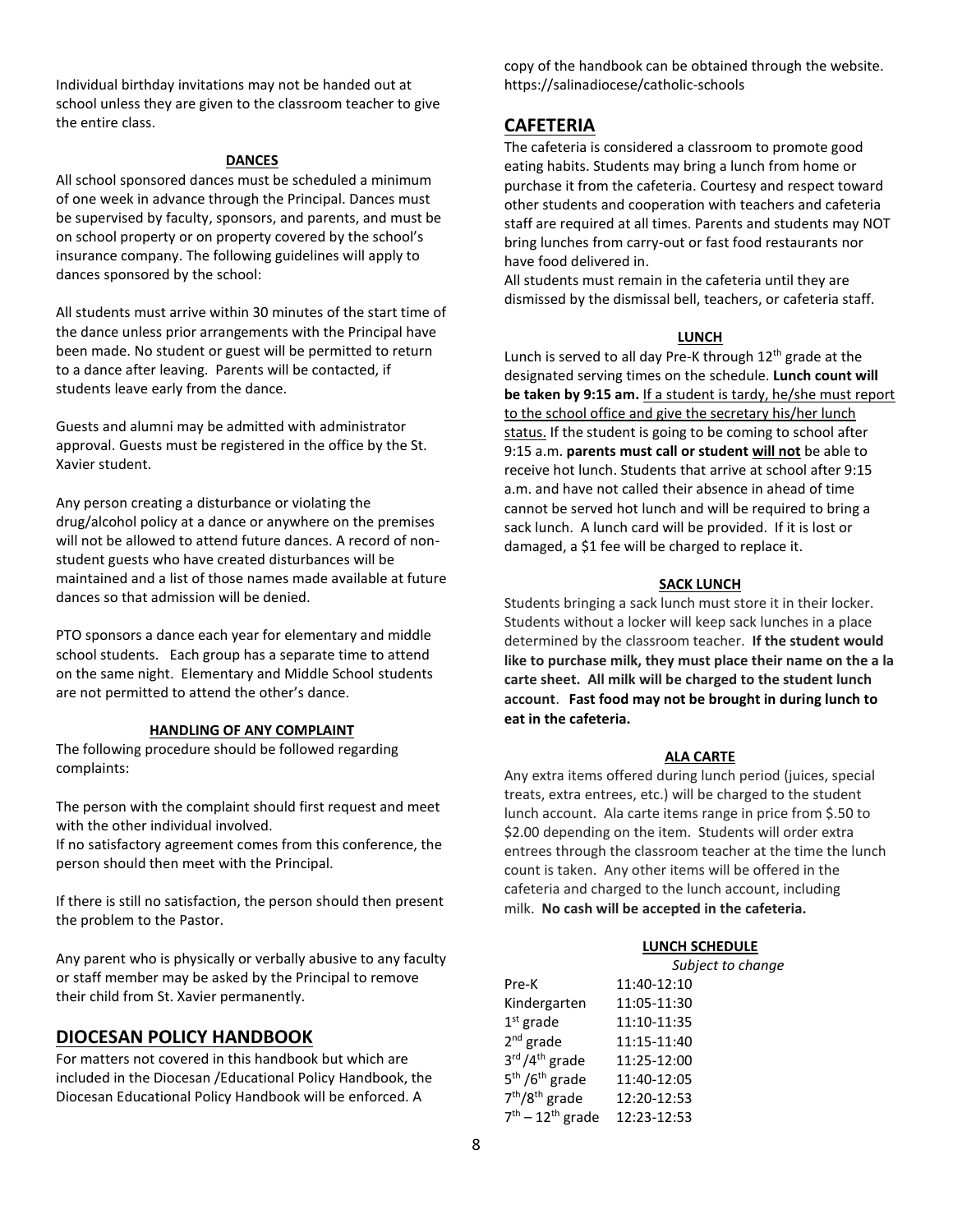#### **PAYMENT**

Payments for school meal accounts will be billed through FACTS. **Parents will be required to sign up for FACTS regardless of whether their student eats a school meal.**  Parents are encouraged to pay on their student(s) lunch accounts throughout the month. Any outstanding balance on the last day of the month will be drafted from your checking or savings account through FACTS the following month. Any balance that is returned to the finance office as insufficient funds will result in the student(s) lunch cards being pulled. No school meals will be allowed to be charge to their account until paid in full and the student(s) will need to bring a sack lunch from home. If you are making a payment at school, please write a separate check or use a separate envelope with cash marked with your student(s) name on it so it is credited correctly. Money may be turned in at the office or given to the student(s) teacher. Parents are expected to maintain a positive balance in their student(s) meal account. Cafeteria account balances can be checked at any time on PowerSchool a[t http://ps.salinacatholic.org/public/.](http://ps.salinacatholic.org/public/) If a student has a positive balance in their meal account at the end of the school year, the balance will be carried over to the next school or the parent can request a refund from the finance office.

#### **NATIONAL SCHOOL LUNCH PROGRAM**

Parents/guardians wanting assistance with the lunch program need to fill out the NSLP form provided at registration or you may pick one up in the office and return to the office. Benefits are only provided to those who meet certain income guidelines and are only good for the current school year. New applications must be filled out annually in order to continue benefits.

#### **FOOD ALLERGY**

**Any student with a food allergy MUST have a Kansas State Allergy Form (19B) completed by their physician and placed in their student file.** Any allergy not listed on this form cannot have accommodations made for it. Students with milk allergies must provide documentation of allergy on Form 19B and will be provided a substitute based on availability of an approved substitute as outlined by the Kansas State Department of Education.

#### **SNACK FOOD**

Snack food (including gum and candy) is not permitted in the classroom unless prior permission has been obtained from the classroom teacher. When permitted, snacks should be fully consumed or discarded in the classroom. No snack food is allowed in the halls or lockers. Snack food brought with a sack lunch should be consumed in the cafeteria. Sunflower seeds are not allowed at any time.

## **CLOSED LUNCH PERIOD**

Students must remain on the school campus during lunch time. All students must eat in the cafeteria, including those students who bring a sack lunch.

Students are allowed to have clear water bottles with them during the school day.

## **DISCIPLINE POLICY**

#### **DRESS CODE**

St. Francis Xavier Catholic School has established a requirement for uniform dress for the following purpose: To promote an atmosphere of discipline and learning to enhance academic achievement; To value students for their character, by providing an equal socio-economic footing for all; To foster the school's sense of "community" by enhancing school pride and student self-esteem. The approved uniform can be purchased from School Belles Uniforms **Phone: (888) 637-3037** To obtain the website for online ordering use the following:

<http://www.schoolbelles.com/myschool/M37/S2901>

#### **Pre-School**

Students need to wear comfortable play clothes with appropriate shoes (closed toe, closed heel, rubber soled).

#### **K-6**

**Girls** – Navy or khaki pants, shorts, scooters, or navy, khaki , or plaid skirts with gold, royal blue, or teal polo shirt, OR plaid jumper with white blouse. Girls may wear navy or khaki shorts or (**blue, white, or black)** tights or leggings under a skirt.

**Boys** – Navy or khaki pants or shorts with gold, royal blue, or teal polo shirt.

**Grades 3-6** – Must wear a black, brown, or tan belt with pants or shorts. It is recommended for everyone to purchase a uniform sweater or sweatshirt.

**Belts will be checked out in the office when students do not**  wear them to school. 3<sup>rd</sup> offense without a belt is a lunch **detention. A \$5 fee will be charged for any belt checked out that is not returned.**

#### **Middle/High School**

**Girls** – Navy or khaki or plaid wrap skirt or navy or khaki pants or shorts with a gold, royal, royal blue, or teal polo shirt. Girls may wear navy or khaki shorts or (**blue, white, or black)** tights or leggings under a skirt.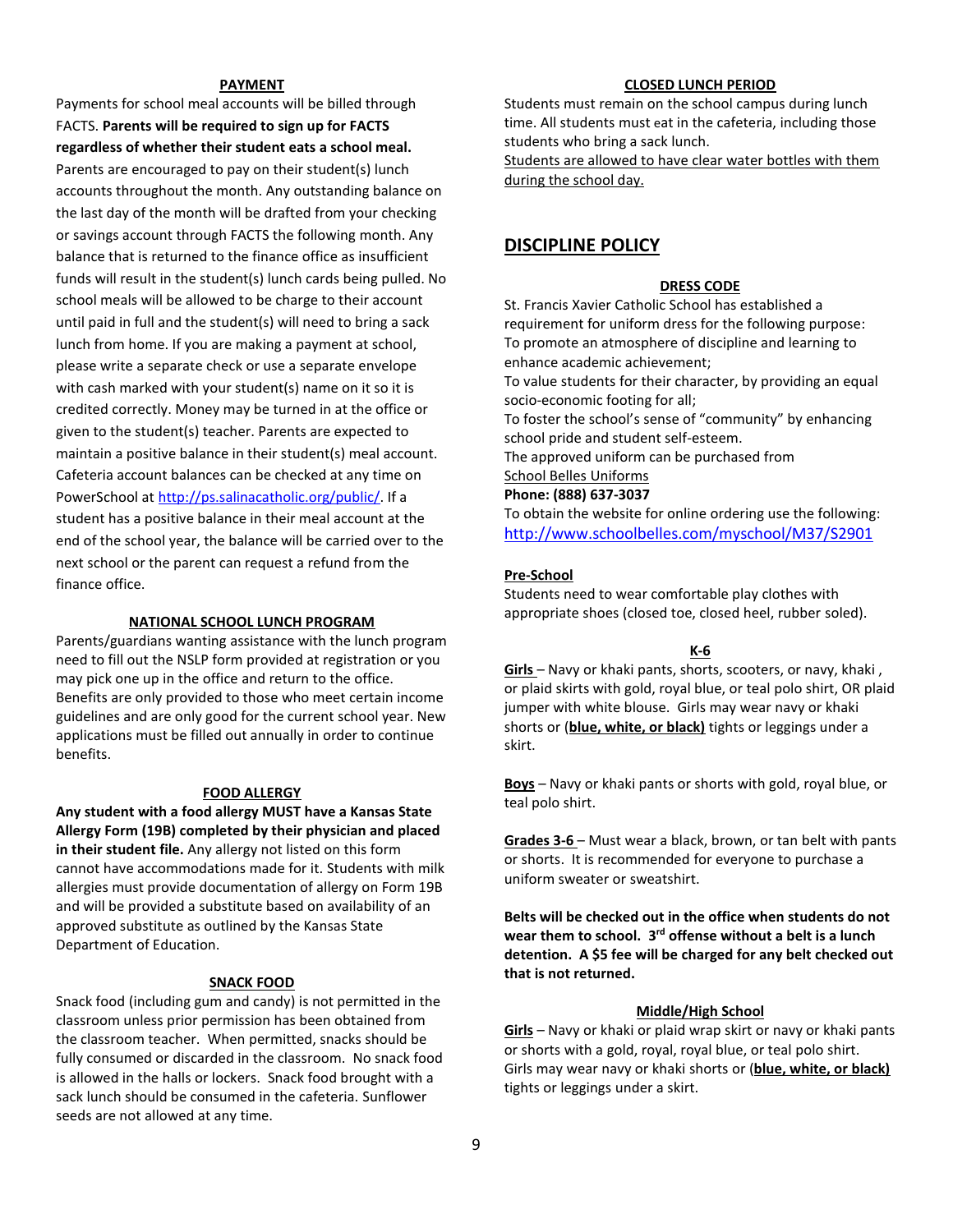**Boys** – Navy or khaki pants or shorts with gold, royal blue, or teal polo shirt.

Students must wear a black, brown, or tan belt with pants or shorts.

All pants/shorts K-12 must be uniform pants. NO cargo pants, denim material, or pants with elastic at ankles.

## **Belts will be checked out in the office when students do not**  wear them to school. 3<sup>rd</sup> offense without a belt is a lunch **detention. A \$5 fee will be charged for any belt checked out that is not returned.**

**P.E. Uniforms** – Students (5-12) are required to purchase one St. Xavier gray t-shirt and one pair of St. Xavier blue shorts for physical education courses. Only the St. Xavier P.E. uniform with the appropriate monogram will be allowed. Uniforms are available for purchase at Screen Machine in Junction City.

#### **All Students K-12**

Shirts must be tucked in at all times and pants or shorts must be worn at or above the hips **with a belt (grades 3-12**) **–** no sagging pants or visible undergarments are allowed.

**Coats/Jackets** – Students are not allowed to wear coats or jackets in the building except to walk across campus to Mass. Upon arrival and after Mass, coats and jackets must be placed inside the student's assigned locker -not hanging on the locker door.

Only School Belles Uniform sweaters or spirit wear sweatshirts without hoods or pockets are allowed to be worn in the classrooms during school hours.

**Hats/Ball Caps/Bandanas** – Students may not wear hats, caps, bandanas, etc. in the building. They must be removed immediately upon entering and may not be replaced until after exiting the building.

**Shoes –** Students may wear casual dress shoes, tennis shoes, or sandals. Shoes for students in grades K-6 should be appropriate for wear on the playground, NO FLIP FLOPS, CROCS, HEELIES, SLIDES, or HIGH HEELS. Grades 7-12 only, are allowed to wear sandals without back straps. If the shoes require shoestrings, the shoes will be laced and tied snuggly to the foot at all times. If the shoes have buckles or Velcro straps, the buckles and straps must be fastened.

#### **Grooming and Accessorizing – Girls & Boys**

Hair should be neat, clean, and modestly styled. Boys' hair must be above the collar. Both boys and girls must not have hair over their eyes, or have unnatural coloring. Unnatural hair coloring such as green, blue, pink, bright red, purple, and etc. are not acceptable. Boys should be clean-shaven without mustaches or beards. Sideburns shall not extend below the

bottom of the ear. Girls may wear makeup that is modest, neat, and in good taste.

Excessive or extreme jewelry or hair accessories are not allowed. Examples of excessive or extreme include, but are not limited to the following: nose jewelry, gauged earrings, large&/or dangling earrings, multiple necklaces or bracelets. Tattoos, drawings, or other body art--permanent or temporary--must not be visible.

The Principal reserves the right to determine whether hair, makeup, or accessories are extreme.

**Band Concerts –** Dress attire will be determined by the Band/Music Director.

#### **Special Dress Days**

Members of the athletic squads or clubs will dress in activity polos and navy or khaki pants. Polos are available for purchase at Screen Machine in Junction City. Some activities (FBLA and Forensics) may dress up on certain days if approved by the Principal in advance. Slacks, ties, dress shoes of reasonable heel height, sport coats, or suits would be appropriate. Girls may wear modest and appropriate dresses, skirts, or slacks with a blouse which does not expose cleavage or the midriff. Sleeveless tops must be fitted at the arm hole. Students wearing inappropriate or immodest attire will be sent home to change, and may lose the privilege in the future. No blue jeans, cargo slacks, or shorts will be allowed. If a tie is worn it must be tied appropriately.

#### **Spirit Day Attire**

Certain days of the school year may be designated as Spirit Days. There will be a minimum of one spirit day per quarter. The appropriate dress for these days will be announced during the week prior to the event. Students wearing inappropriate or immodest attire will be sent home to change, and may lose the privilege in the future. The St. Xavier gray P.E. t-shirt **may not** be worn as Spirit Day Attire. Any spirit shirt or sweatshirt, with the exception of sweatshirts with a hood or pocket, from past years will be permitted

**Athletics, After School Activities, and Field Trips**

All students participating in athletic events and/or any sanctioned activity in which they are representing St. Francis Xavier Catholic School must be in uniform, unless other clothing is deemed more appropriate by the sponsor or the coach and is approved by the Principal.

#### **General Dress Regulations for After School Activities**

Clothing must be neat and clean. Any clothing article with sexually suggestive writing, pornography, or advertisement of alcoholic beverages, tobacco, or drugs is prohibited. Skirts and shorts of good quality will be permitted as long as they are hemmed at an appropriate length. Boxer shorts are not acceptable. Spandex shorts may be worn, but only when accompanied by outer shorts. In all cases, the outermost garment will determine the overall length. No clothing or objects may be worn that indicate affiliation with a gang or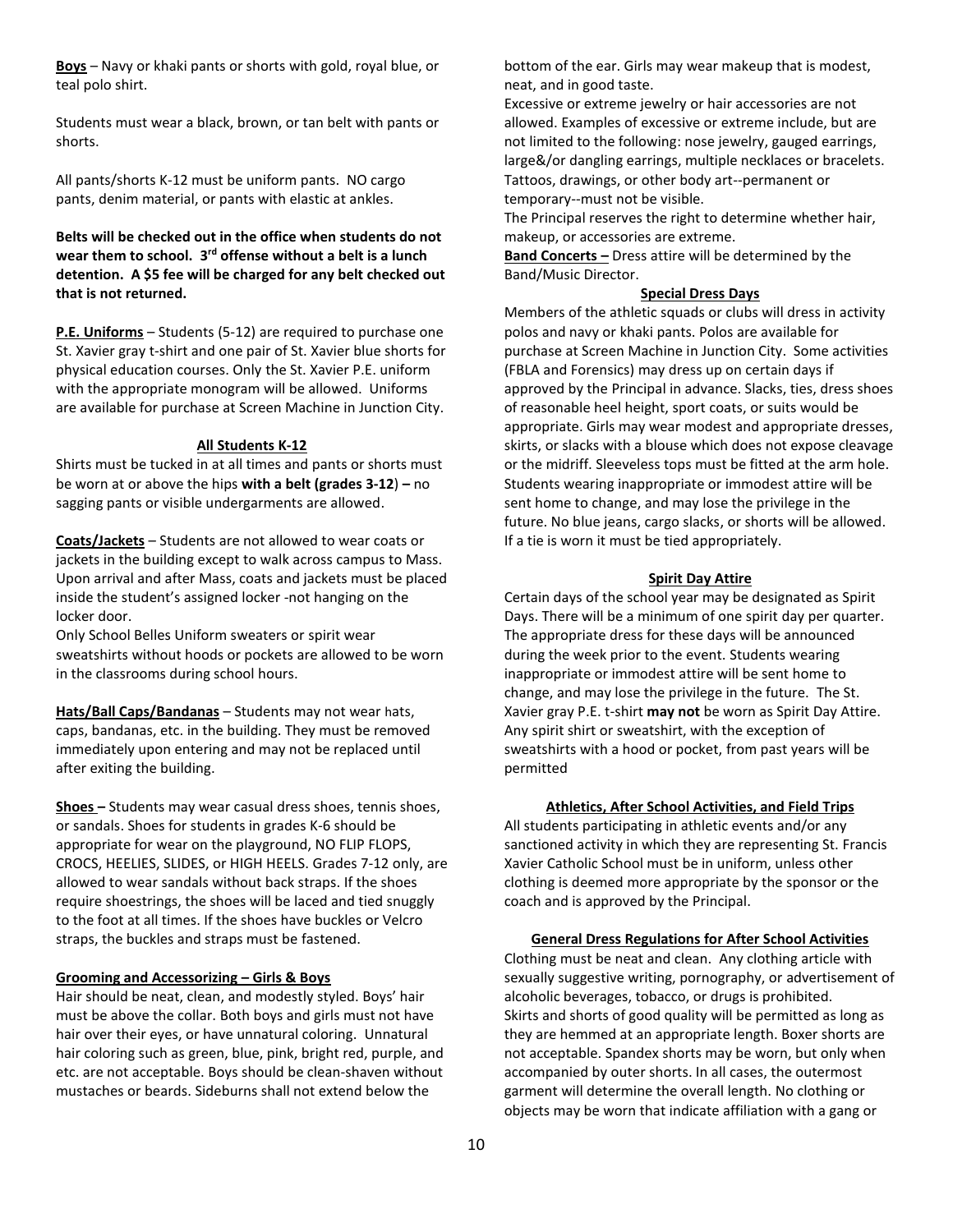gang activities. The Principal reserves the right to decide if a student's attire is inappropriate, offensive, distracting and is in violation of the dress code. Repeated violations may lead to suspension.

#### **ANTI-BULLYING**

The Catholic Schools' philosophy is established to provide an environment of faith, which brings all of life together within the grace and love of God. The Salina Diocese Catholic Schools view bullying as unchristian behavior, and it will not be tolerated.

## **See APPENDIX – ANTI BULLYING DISCIPLINE ACTIONS for complete details.**

#### **HARASSMENT**

#### *Policy*

It is the policy of St. Francis Xavier Catholic School to provide a learning and working environment that is free from harassment. No employee or student of the school shall be subjected to sexual harassment nor shall any employee or student be subjected to harassment on the basis of race, color, creed, religion, or sexual orientation. All employees and students are expected to act in a manner consistent with the teachings of the Catholic Church.

It shall be a violation of this policy for any member of St. Francis Xavier Catholic School to harass another staff member or student through conduct of a sexual nature or with respect to race, color, creed, religion, national origin, gender, disability, age, marital status orientation. It shall also be a violation of this policy for students to harass other students or staff through conduct of a sexual nature or with respect to race, color, creed, religion, national origin, gender, disability, age, marital status orientation.

#### *Procedure*

If there is a sexual harassment complaint to be filed against any person at St. Francis Xavier Catholic School, a written complaint to the Principal must be submitted. Violation of this policy will result in disciplinary action, up to and including dismissal from school.

Students who violate the policy will be subject to the disciplinary actions defined in the appendix.

#### **SEE APPENDIX—SEXUAL HARASSMENT DISCIPLINE ACTION**

#### **TOBACCO**

In order to provide a healthy environment students are prohibited from the use of all tobacco products on school grounds, school/parish property, in the buildings, and any vehicles that are transporting the students to and from a school activity. This policy is in effect 24 hours per day, every day and applies to employees of the school. This policy applies to all school functions and any outside agency using the school facilities.

Students who violate the policy will be subject to the disciplinary actions.

#### **SEE APPENDIX –DISCIPLINE POLICY/TOBACCO**

#### **ALCOHOL AND SUBSTANCE ABUSE**

No student shall knowingly possess, sell, use, transmit, or be under the influence of any narcotic drug, hallucinogenic drug, amphetamine, barbiturate, marijuana, controlled substance, alcoholic beverage, or intoxicant of any kind:

- 1) In a school building or on the school grounds during, before, or after school hours.
- 2) In a school building or on school grounds at any other time when the school is being used by any school personnel or school group.
- 3) Off the school grounds at a school activity, function, or event.

## **SEE APPENDIX –DISCIPLINE/ALCOHOL AND SUSBSTANCE ABUSE**

#### **HAZING**

There shall be no "hazing" or "initiation" of students at St. Francis Xavier Catholic School.

#### **SCHOOL DISCIPLINARY PROCEDURES**

- 1. Teachers will be responsible for setting rules for their individual classrooms and these rules will be communicated to both parents and students.
- 2. Discipline will be logged in PowerSchool when an incident occurs that disrupts the normal class or school proceedings. The log will state the reason for discipline and any action taken, and parents will be notified.
- 3. After a student receives their fifth behavior detention during the course of a semester, an In-School-Suspension will be automatically imposed. The student will also meet with the teacher, counselor, and administration during the suspension period. The team and student will draw up a behavior modification contract specific to the student's needs to assist and encourage appropriate behavior. The Student Intervention Team will keep in close contact with parents whenever their attention to a matter is necessary.
- 4. Each student will have a record of all instances of discipline referrals.

#### **DETENTION HALL**

A detention hall is held at the discretion of the Principal. Students who fail to report to detention hall as requested will be assigned an additional detention by the Principal. Grade cards and/or transcripts will not be mailed until all detentions are served. Students in detention will follow all rules of the detention supervisor.

Below is only a partial listing of reasons a student may merit detention:

- 1) Unexcused tardies or absences.
- 2) Profanity or vulgar language on school property or school events.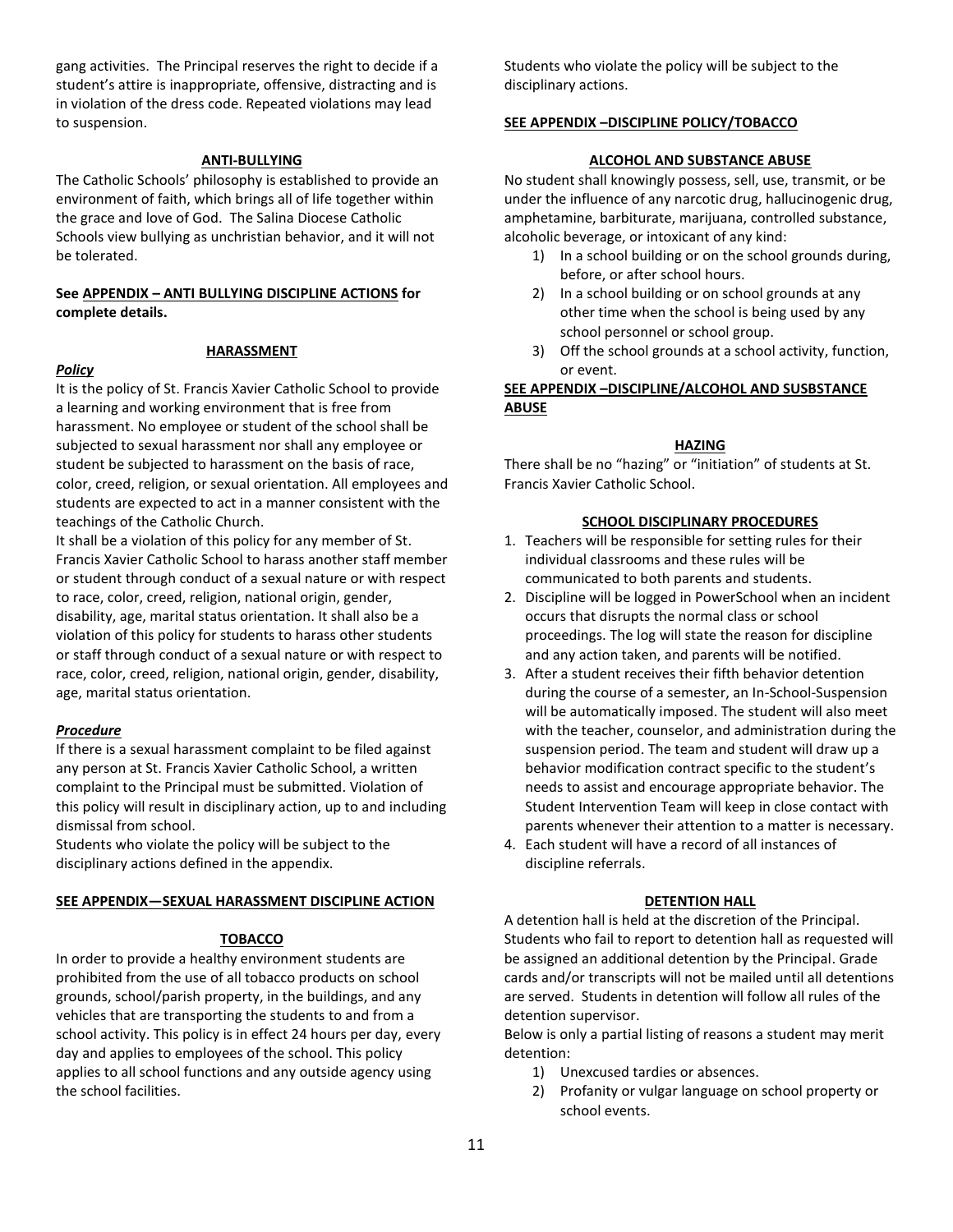- 3) Misbehavior at Mass or prayer service.
- 4) Leaving school without permission.
- 5) Throwing food.
- 6) Public Display of Affection
- 7) Leaving a class without permission
- 8) Dismissal from class for misconduct.

The above infractions are not all inclusive and should serve only as a guide. Other situations may arise that warrant different consequences.

## **IN SCHOOL SUSPENSION (ISS)**

An In-School suspension is a corrective disciplinary action for violations of proper school conduct. Suspensions may be for one to five days and are designed to allow time for each person involved to reflect on his/her actions. Parents or guardians will be notified if a student receives an in-school suspension and may be requested to meet with school officials.

The in-school suspension (ISS) program is an effort to assist students in their process of maturing and to help them to understand the responsibility of their actions. There is no intention of using ISS for all discipline problems. Acts of unacceptable behavior, whether in the classroom or school at large, may result in a suspension assignment. Examples of these are:

- Repeated offenses contrary to school regulations and the lack of response to preliminary disciplinary efforts.
- Open defiance of authority.
- Failure to comply with reasonable request from the staff.
- Use of profanity or obscenity.
- Repeated tardiness or attendance problems
- Conduct that disrupts the school.
- Loss of temper.
- Use of physical force against another student, faculty, or staff.
- Sexual harassment.
- Possession or use of tobacco product.
- Vandalism of school property.
- Fight/Violence.
- "Mouthing off" to a teacher, staff member or the Principal.
- Intimidation or bullying of another student.

## **This is not an inclusive list and the Principal may assign ISS for other incidents as warranted.**

## **ISS Procedures**

- 1) Students must report to the office at 8:20 a.m. with textbooks, paper, pencil or pen, and assignments from teachers and will be dismissed at 3:25.
- 2) Assignments may be for the hour or total day.
- 3) Students will be permitted restroom privileges only after obtaining permission from the person in charge.
- 4) Students will not eat lunch in the cafeteria. Lunch will be brought to the ISS room.
- 5) If two or more students are assigned to ISS, they may not communicate to each other at any time.
- 6) Students will not be allowed to attend or participate in extra-curricular contests or activities throughout the duration of the ISS.
- 7) Students will not be allowed to select the choice of an in-school or out-of-school suspension. This assignment is made by the Principal.
- 8) Students in ISS must work toward completion of assignment work. Credit will be given for all work completed.
- 9) Students failing to perform appropriately in the ISS may be subject to eventual suspension from school.
- 10) If students are found to be sleeping or lying down parents may be called to pick up their child from school and out-of-school-suspension (OSS) will be assigned for the remainder of the suspension term.

## **OUT-OF-SCHOOL SUSPENSION (OSS)**

Out-of-school suspension (OSS) will be used when it is deemed by the Principal to be in the best interest of the student and/or the school.

When a student is given an out-of-school suspension, the parents will be notified by the school and may be requested to meet with school officials. This type of suspension will be used when students have previously served in-school suspensions or there has been a serious violation of school policy resulting in a threat to the safety and welfare of one or more students, teachers, or staff members. Out-of-school suspensions may not be more than (5) consecutive days. OSS will be assigned by the Principal. The number of days in OSS will also be determined by the Principal.

A student in **OSS may not participate** in any school activities, practices, or athletic contests. A student must make up their work but will earn no more than 65% credit for the work completed. A student who served an OSS will be placed on probation for the remainder of the school year.

## **SUSPENSION/EXPULSION PROCEDURES**

Expulsion shall be defined as the permanent dismissal of a student from school. Like suspension, it shall be enacted only as a last resort after all other means of motivation and correction have failed. Expulsion shall normally be imposed only after the student has been afforded an opportunity for a formal hearing. In all cases where a student might be expelled, he/she shall be suspended first for a term not to exceed five (5) school days. A written notice of intent to expel and charges upon which the expulsion is based shall normally be given to the student's parents or guardians within seventy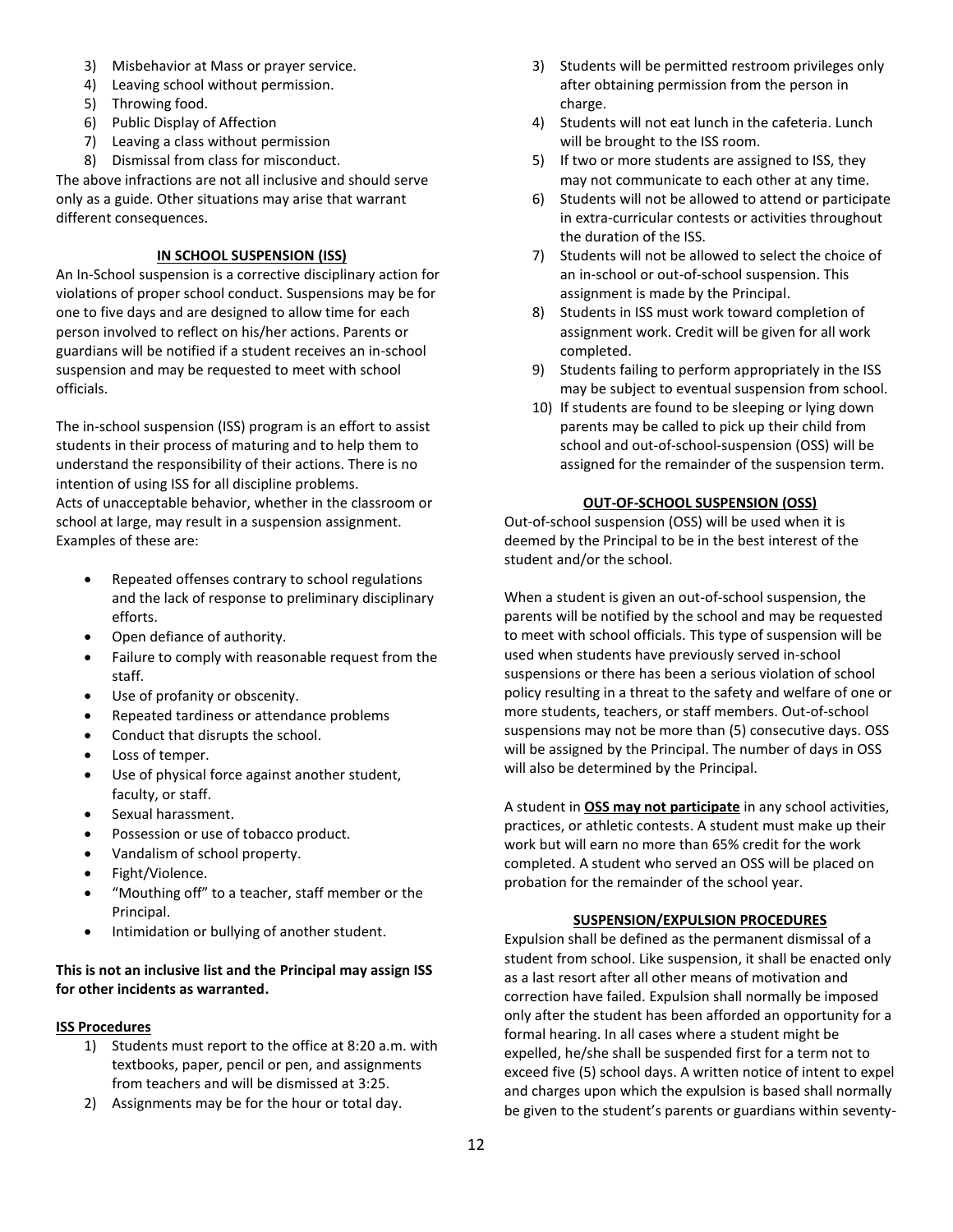two (72) hours of the student being suspended. The notice shall also contain the day, time and place that the student will be afforded a hearing. This date shall be not later than the last day of the five (5) school day suspension. Formal hearings may be conducted by the local school council members or appropriate persons appointed by the Pastor. The Pastor shall make the final determination, and students may seek a review of the matter with the Diocesan Superintendent of Schools.

#### **GROUNDS FOR SUSPENSION/EXPLUSION**

Examples of grounds for which a student may be suspended or expelled:

- 1) Willful violation of any published regulation for student conduct;
- 2) Conduct which disrupts, impedes, or interferes with the operation of the school;
- 3) Conduct which infringes upon or invades the rights of others;
- 4) Disobedience of an order of a teacher or school authority when such disobedience can reasonably be anticipated to result in disorder, disruption, or interference with the operation of the school;
- 5) Grave immoral conduct;
- 6) Conduct contrary to the official teaching of the Catholic Church;
- 7) Use of physical force or threats against another student, faculty member, staff member, or the Principal on or off school property;
- 8) Bringing guns, knives or other weapons to school or on school property. Police will be called.
- 9) Violation of the drug/alcohol policy; or
- 10) Sexual harassment.

#### **NOTICE OF SUSPENSION/EXPULSION**

Whenever any written notice is sent to the parents or guardians of a student, it shall be sufficient if the notice is sent by registered mail to the address on file in the school records. In lieu of mailing such a written notice, the notice may be personally delivered.

## **SUSPENSION/EXPULSION FOR STUDENT CONDUCT OUTSIDE SCHOOL HOURS**

St. Francis Xavier Catholic School reserves the right to suspend or expel students for acts which are illegal or contrary to the Catholic Church's teachings or hurting the reputation of St. Francis Xavier Catholic School. The act may occur outside of school hours and off the school grounds. The school reserves the right to hold students accountable for their conduct at all times.

Procedures for suspension and/or expulsion will be the same as previously outlined in this handbook.

## **STUDENT ACTIVITIES**

St. Francis Xavier Catholic School is a member of the Kansas State High School Activities Association (KSHSAA). All St. Xavier students who participate in activities must conform to the eligibility requirements of this association.

#### **ELIGIBILITY**

We expect a higher academic standard for all sports and activities, then required by KSHSAA. Academic eligibility for extra-curricular activities will be determined on a weekly basis. Students need to be passing all classes in order to participate. Students found to be failing are unable to participate in school competitions/activities.

Students must attend the last five (5) hours of the day to participate in or attend any school related activities or practices on that day.

The student must pass an adequate physical examination by a practicing physician and must have the written consent of a parent or legal guardian. The completed form must be on file in the office prior to the first practice.

Each student involved in an activity offered at St. Xavier is recognized as an official representative of the school and its community. Conduct and sportsmanship on and off the school premises should display the highest possible standards.

To be eligible, the student must meet all KSHSAA rules.

## **SEE APPENDIX – ACTIVITY PARTICIPATION for details and disciplinary actions**

#### **EQUIPMENT AND UNIFORMS**

Participants are responsible for the care of each piece of equipment issued to them. Any uniform/equipment damaged or destroyed by misuse, or lost will be replaced at the expense of the participant's parents/guardians. To be eligible to participate in the next sport season, the participant must return all equipment and uniforms from the prior sport.

#### **ST. FRANCIS XAVIER CATHOLIC SCHOOL CODE OF CONDUCT**

St. Francis Xavier Catholic School, its School Council, the Principal, and teachers believe students who attend St. Xavier should conduct themselves at all times in a manner that portrays a high level of moral conduct for themselves and our school. It will be required for each student, and the parent's/guardians of each student, to sign and return this Code of Conduct Policy to the school prior to the student being allowed to participate. This policy will not replace or supersede any policies in the St. Francis Xavier Catholic School or Student Handbook.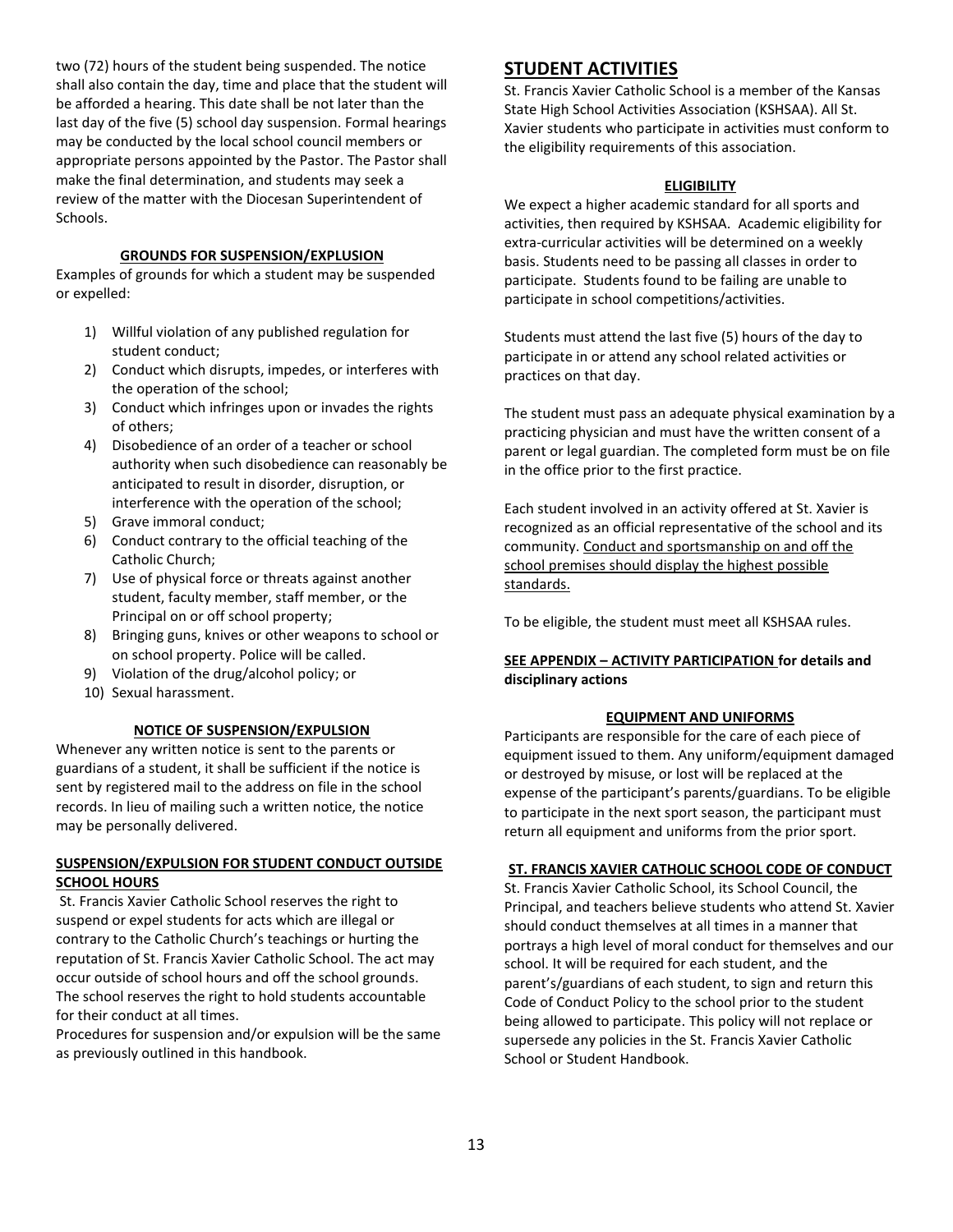#### **ACTIVITIES COVERED BY THIS POLICY**

**Sports:** Cheerleading, Cross Country, Basketball, Football (Coop), Volleyball, Track, Softball (Co-op), Baseball (Co-op), Soccer (Co-op)

**Activities:** Band, Choir, Scholars Bowl, Chess, School Dances, Forensics, FBLA (Future Business Leaders of America), Homecoming Candidate

**Organizations:** National Honor Society (NHS), Student Council (StuCo), Class Officer

#### **AWARDS AND LETTERS**

The head coach or sponsor for each activity, will develop, maintain, and explain the procedures for lettering and other awards in each sport or activity. To receive any award including a letter, a student must finish the season in good standing.

#### **LEAGUE AFFILIATION**

St. Francis Xavier Catholic High School currently competes as an independent, and follows KSHSAA guidelines. St. Francis Xavier Catholic Middle School currently competes in the Northeast Kansas Parochial League (NKPL), and follows KSHSAA guidelines.

#### **STUDENT INSURANCE**

St. Francis Xavier Catholic School provides basic catastrophic accident medical insurance on all students participating in any of the activities recognized by the Kansas State High School Activities Association. Students as representatives of St. Francis Xavier Catholic School and under direct supervision of an employee are covered while practicing for and competing in athletic and activity events sponsored by or under the jurisdiction of KSHSAA. The policy is not meant to replace individual insurance, but only provides catastrophic insurance.

#### **ORGANIZATIONS**

Some clubs that students may participate in are a follows; Forensics, FBLA, NHS, StuCo, Class Officer.

#### *StuCo/CLASS OFFICERS REQUIRMENTS*

StuCo is a recognized activity of KSHSAA. This is a student advisory council to the Principal with responsibility for developing activities that improve student life. High school students may campaign for election as a StuCo officer. The President must be a Junior or Senior and cannot hold a position as Class President if elected. The Vice President and Secretary/Treasurer are also elected positions from within the student body. An election using a voting ballot is held for the high school students to select the candidate they wish to represent them. Class Presidents are automatically a member of StuCo and each class may elect an additional student to act as their Representative.

#### **HEALTH AND MEDICAL PROCEDURES**

When a student has a doctor appointment and will be coming to school late or needing to leave school for the appointment,

the parent/guardian **must** call or send a note, or come into the office prior to the appointment.

St. Xavier is governed by the same health and safety laws affecting public schools in Kansas.

Per Kansas law, all students (age 8 and younger) entering a Kansas school for the first time students are required to have a completed health assessment on file.

Through a volunteer effort of a school nurse, we offer students at St. Xavier screening procedures for vision and hearing. We monitor immunization records and report to state agencies.

Vision screenings are held annually for all grades by the Geary County Health Department and Central Kansas Educational Co-op.

Hearing screening for all grades is provided by the Central Kansas Education Co-op.

If any parent wishes their child to be exempt from any of the screening procedures, please send a written notification to the office. Indicate on the envelope "Attention School Screenings"

If any student becomes ill at school, personnel may judge it necessary for him/her to go home. Parents or guardians will be notified.

No teacher or staff member may be responsible for the administration of any medication, including aspirin. MEDICATIONS ARE NEVER TO BE LEFT IN A CLASSROOM OR LOCKER. Students must leave medications in the office with an accompanying note of specific instructions for administration.

#### **ILLNESS**

Students should not come to school if they exhibit flu-like symptoms. These symptoms included, but are not limited to, fever and excessive coughing. Please err on the side of caution. Students will not be able to return to school for 24 hours if they exhibit a fever of more than 100 degrees or have vomiting or diarrhea. For example, if your student goes home sick from school on Tuesday with a stomach bug, then they will not be able return to school until Thursday morning.

#### **IMMUNIZATIONS OF STUDENTS**

Any child entering school for the first time in this state shall, prior to admission, be required to present to the appropriate school authorities certification from a licensed physician that he/she has received or is in the process of receiving immunizations against poliomyelitis, mumps, diphtheria, measles, pertussis, and tetanus by such means of immunizations as are approved by the Kansas State Board of Health, or, in the way of an alternative to such requirements, shall present: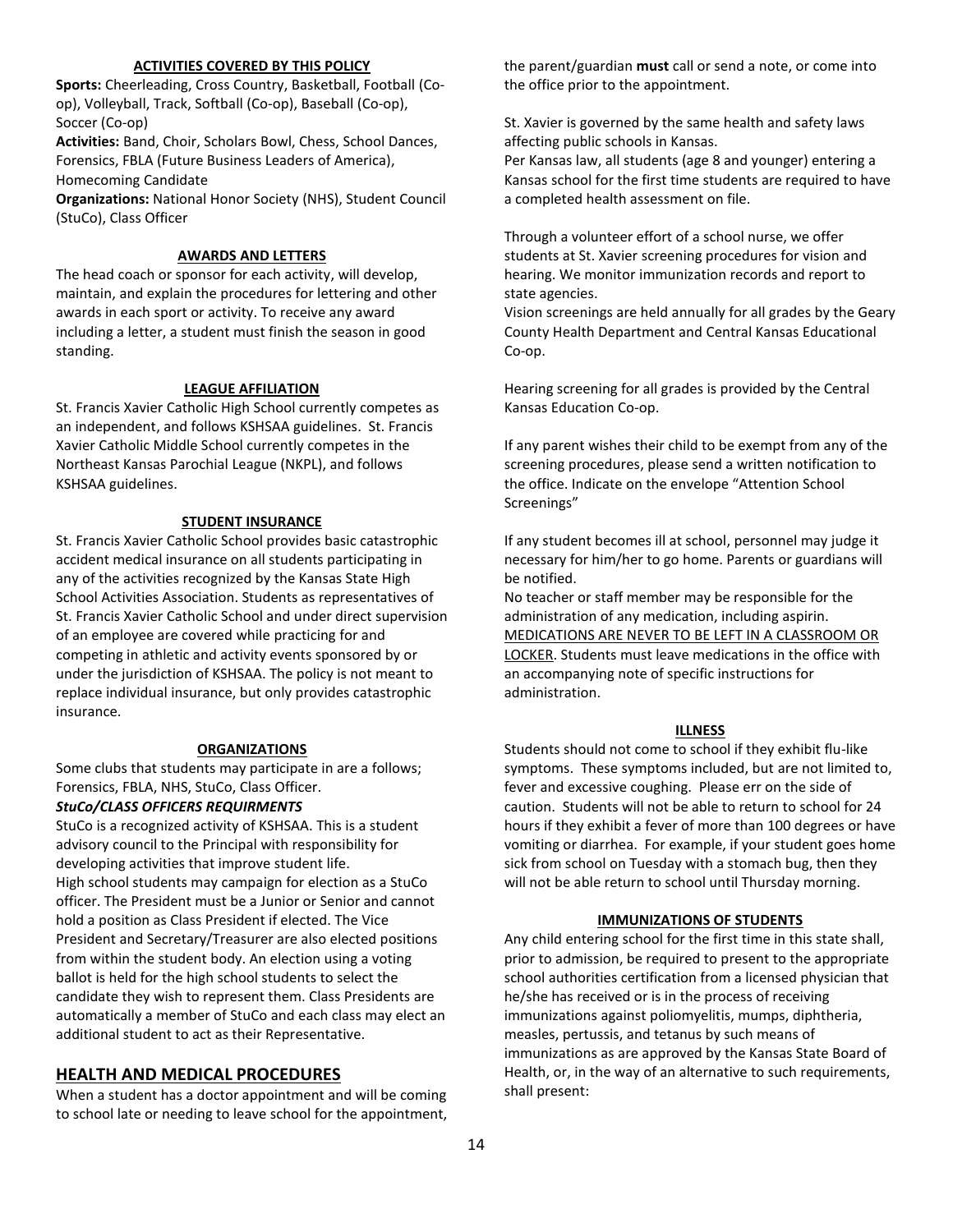- Certification from a licensed physician stating the physical condition of the child to be such that the test and immunizations would seriously endanger the student's life or health,
- Students entering the seventh grade need a DT booster.
- A written statement signed by one parent or guardian that is an adherent of a religious denomination whose religious teachings are opposed to such tests and immunizations,
- A written statement signed by one parent or guardian requesting that the local health department give test and immunization because the parents or guardians lack the means to pay for such tests and immunizations.

A parent has 90 days to comply with the above policy from the day the student enters school. If no statement or certification is produced, the student will not be admitted to classes until documents are produced.

### **CONTAGIOUS AND COMMUNICABLE DISEASES**

Any student who is likely to transmit a contagious disease through day-to-day contact (such as measles, chicken pox, tuberculosis) shall NOT be permitted at school or school sponsored activities as long as the possibility of contagion exists.

To determine the diseased condition or the possibility of transmitting disease, the Principal may require a student to be examined by a physician and if the diagnosis is positive for a contagious condition, shall exclude the student from school as long as the danger of disease transmittal exists.

#### **CHRONIC INFECTIOUS CONDITIONS**

Each individual situation involving a chronic infectious condition (such as HIV-III virus or Acquired Immune Deficiency Syndrome (AIDS) and Hepatitis B) shall be considered by a team on a case-by-case basis. The team shall consider the current recommended policies and procedures of the Kansas State Department of Health that are appropriate to the situation. The members of the team shall be selected by the Principal. A suggested team could be the student's parent(s) or legal guardian(s), the student's physician, a public health officer, and the Pastor.

The number of people who are aware of the infected student's condition shall be kept to a minimum needed to assure proper care of the student and to detect any extraordinary situation that may present a potential for transmission.

NOTE: AIDS is an infections condition, but it cannot be spread in the same manner as a common cold, measles, or chicken pox. It is spread through the exchange of blood or sexual contact involving the exchange of body fluids. None of the

identified cases of AIDS in the United States are known or suspected to have been transmitted from one student to another through regular school contact.

Students who are HIV-III positive, or diagnosed as having AIDS, who are enrolled or seeking enrollment shall ordinarily be permitted to attend school in an UNRESTRICTED SETTING. They shall NOT be excluded unless exceptional conditions are evident, such as the inability to control bodily fluids or unusual physical aggression with a documented history of biting or physically harming others.

Because AIDS damages immune systems, individuals with AIDS risk severe complications from infections commonly found in school such as chicken pox or measles. For that reason, a student's doctor may evaluate the risk of infection based on the student's immune status. If the doctor should recommend that the student diagnosed with AIDS be excused from attending school, the teachers will try to help the student keep up with classes as much as other duties allow.

#### **APPENDIX - FINANCIAL DELINQUENCY**

## *IN THE EVENT A FAMILY BECOMES DELINQUENT IN FINANCIAL SUPPORT:*

The FACTS program makes 3 separate attempts to collect tuition/tithing payments. The first is the family's normal payment date. If there are insufficient funds, FACTS makes a second attempt on the next payment date for the school whether it's the  $5<sup>th</sup>$  or  $17<sup>th</sup>$ . If that is insufficient, FACTS attempts one more time on the next available payment date. FACTS accesses a \$30 fee for insufficient funds one time so even if for example it takes 3 attempts to collect for August, FACTS only assesses a \$30 late charge. After 3 unsuccessful attempts are made by FACTS, the collection process is turned over to the school.

In the case of registration and curriculum fees, students may not attend until those fees are paid in full or if parents are paying curriculum fees through FACTS.

A family using After Care whose account becomes delinquent will be called. The child will not be able to attend After Care until the bill is paid.

The following rules will apply if delinquent:

- 1. No student will be allowed to enroll or attend school at the beginning of the new school year unless the family has paid in full all money owed from the previous year.
- 2. No student will be allowed to enroll for or attend school at the beginning of the 2<sup>nd</sup> semester if the family is more than 30 days behind in their payments for the current year.
- 3. Families paying annually must pay tuition in full by AUG 1 in order for their child to be able to enroll in or attend school at the beginning of a new school year.
- 4. Families paying semi-annually must make half tuition payment by AUG 1 in order for their child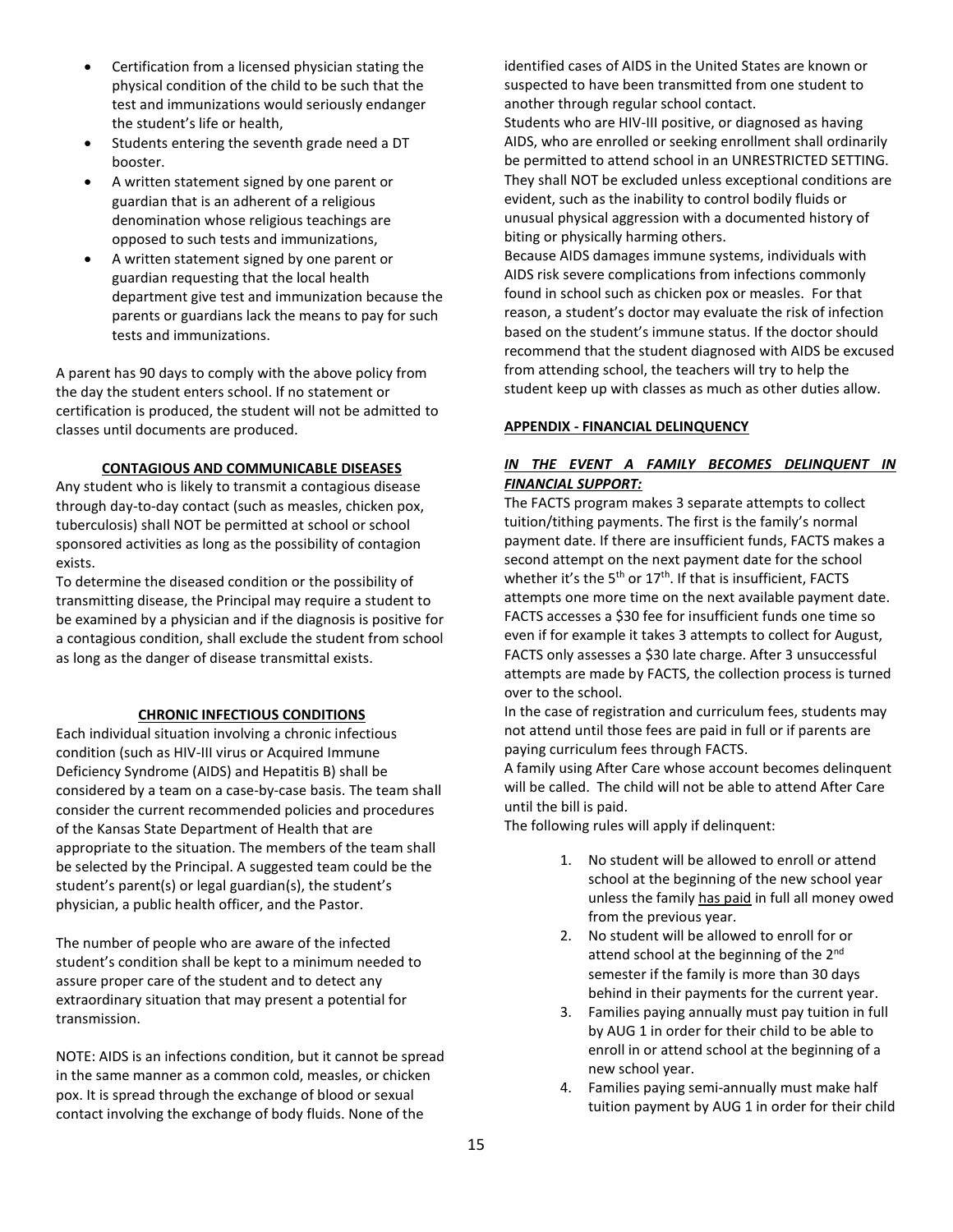to be able to enroll for or attend school at the beginning of a new school year. They must make the second half payment by January 1 in order for their child to be able to enroll for or attend school at the beginning of the 2<sup>nd</sup> semester.

 $\overline{1}$ 

This policy is binding upon all representatives and employees of the school.

*Include registration fee/curriculum/activities& sports*

## **APPENDIX – Graduation**

**Comparison of Graduation Requirements**

|                                        |                                              | <b>Kansas Regents Scholars</b>  |
|----------------------------------------|----------------------------------------------|---------------------------------|
| <b>St Xavier Graduation Diploma</b>    | <b>College Qualified Admissions</b>          | <b>Curriculum Requirements</b>  |
|                                        |                                              | English 9                       |
| English 9                              | English 9                                    | English 10                      |
| English 10                             | English 10                                   | English 11                      |
| English 11<br>$\overline{\phantom{a}}$ | English 11                                   | English 12                      |
| English 12                             | English 12                                   |                                 |
|                                        |                                              | Biology                         |
| Science                                | Science                                      | Chemistry                       |
| Science                                | Biology                                      | Physics                         |
| Lab Science                            | Chemistry OR                                 |                                 |
|                                        | Physics                                      | Algebra I                       |
| Math                                   |                                              | Geometry                        |
| Math                                   | Algebra I                                    | Algebra II                      |
| Math                                   | Geometry                                     | Higher Level Math               |
|                                        | Algebra II                                   |                                 |
| World History                          |                                              | World History                   |
| American History                       | World History                                | American History                |
| Government                             | American History ______                      | Government and                  |
| Economics                              | Government and                               | Economics                       |
|                                        | Economics                                    |                                 |
| Computer Tech                          |                                              | Computer Tech                   |
| Oral Communications ___                | *a 4 <sup>th</sup> year of math taken at St. |                                 |
|                                        | Xavier or at a community                     | <b>Fine Arts</b>                |
| <b>Fine Arts</b>                       | college OR 3 units of math and a             |                                 |
|                                        | 22 in math on the ACT                        | Foreign Language_____           |
| Foreign Language_____                  |                                              | Foreign Language                |
|                                        |                                              |                                 |
| <b>Physical Education</b>              |                                              |                                 |
| (Required Health .5 and PE .5)         |                                              | The lists of courses above must |
|                                        |                                              | be completed to earn a          |
| Theology                               |                                              | certificate from the State of   |
| Electives                              |                                              | Kansas Board of Regents. The    |
|                                        |                                              | purpose of this diploma is to   |
|                                        | The courses listed above are the             | prepare students in Kansas for  |
| Requirements for graduation            | minimum requirements for                     | the rigors of a university      |
| include 25 earned credits and          | students to be admitted to any               | education.                      |
| completion of 80 hours of              | of the six state universities.               | Board of Regents is "an honor"  |
| community service                      |                                              | worth including on the students |
| requirements.                          |                                              | resume'.                        |
|                                        |                                              |                                 |
|                                        |                                              |                                 |

 $\mathbf{I}$ 

 $\overline{\phantom{a}}$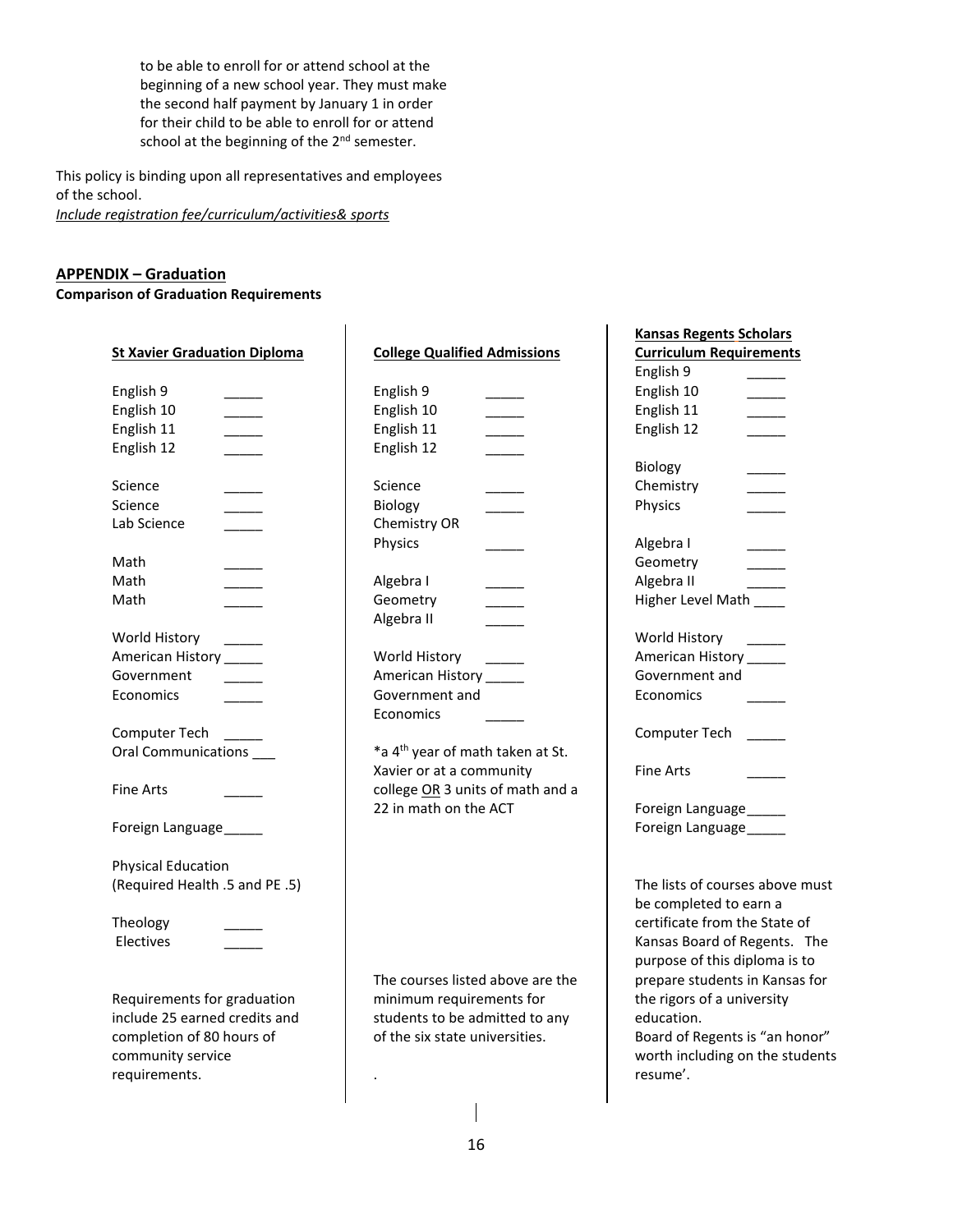#### **VALEDICTORIAN/SALUTATORIAN**

In order to be eligible to receive the honor of valedictorian, a student must maintain a 3.0 grade point average over the course of 8 semesters and be a member of the National Honor Society, and successfully complete the Qualified Admissions Standards. The same standards of completing 8 semesters would also apply to salutatorian: those receiving the next highest cumulative grade point average no lower than 3.0 In case of a tie the counselor and principal will look at qualified admissions standards and board of regents standards.

#### **THE NATIONAL HONOR SOCIETY**

The St. Francis Xavier Catholic School Chapter of the National Honor Society initiates students who demonstrate high standards of scholarship, leadership, character, and service as stipulated by the National Honor Society. Membership in National Honor Society is not a right, but a privilege earned through outstanding achievement. Membership to this organization is open to Seniors, Juniors, and Sophomores. However, those considered for membership must realize that what they do during each of their high school years will have bearing upon their eligibility.

#### **NATIONAL HONOR SOCIETY SELECTION PROCESS**

Any Sophomore, Junior or first semester Senior with a cumulative grade point average of 3.0 or higher will be eligible for consideration. Students must complete and turn in a resume packet. If the personal statement and resume are not turned in, the student will not be considered for membership. Completion of the resume packet does not guarantee membership. A faculty committee will evaluate each candidate. Any candidate not elected will be eligible for membership the following year if they maintain the required grade point average of 3.0. If elected, candidates must be present at the initiation ceremony. Any candidate who is not present for the initiation ceremony will not be inducted however they will be considered the next year, if eligible.

#### **COLLEGE VISITATION DAYS**

A Junior or Senior may be excused from school during the year to visit a college or post-secondary school provided:

All college visits are scheduled through the counselor's office.

The required form is filled out and signed by the teachers and parents one week in advance, or principal approval.

The visitation day is not a testing day or a day of special school activity in which the student is participating.

If the above procedure is not followed the absence is unexcused.

Up to two (2) approved college visitation days will not count as an absence in computing perfect attendance or in granting credit for course work. Expenses associated with college visitation days are the responsibility of the student.

#### **SENIOR DAY**

The Senior Class may take a senior trip during the second semester. The senior class officers in consultation with the senior class sponsors and Principal will designate a date and destination for the trip. Senior class funds will be used to finance the trip. Senior students going on the trip must be in good standing and be eligible for graduation.

#### **COLLEGE LETTERS OF INTENT**

Senior students who would like to sign their "letter of intent" to a college during the school day need to have all the arrangements made through the Activities Director at least two days prior to the signing date so that accommodations can be made to honor and recognize the athlete at an assembly.

#### **GRADUATION CEREMONY**

The class sponsor will assist students and parents in determining what items are needed: gown/hat/tassel/announcements. The school uses Jostens for graduation items. Parents will be given an outline of recommendations. The class will organize and set up.

## **APPENDIX – DISCIPLINARY ACTIONS**

#### **ANTI-BULLYING POLICY**

We define bullying as an act which:

- 1. Repeatedly hurts another individual either
	- a. Physically (such as punching, hitting, kicking, spitting, or any other use of violence, taking items from, forcing to do something unwillingly, etc.)
	- b. Verbally (such as teasing, name-calling, sarcasm, threatening, spreading rumors, etc.)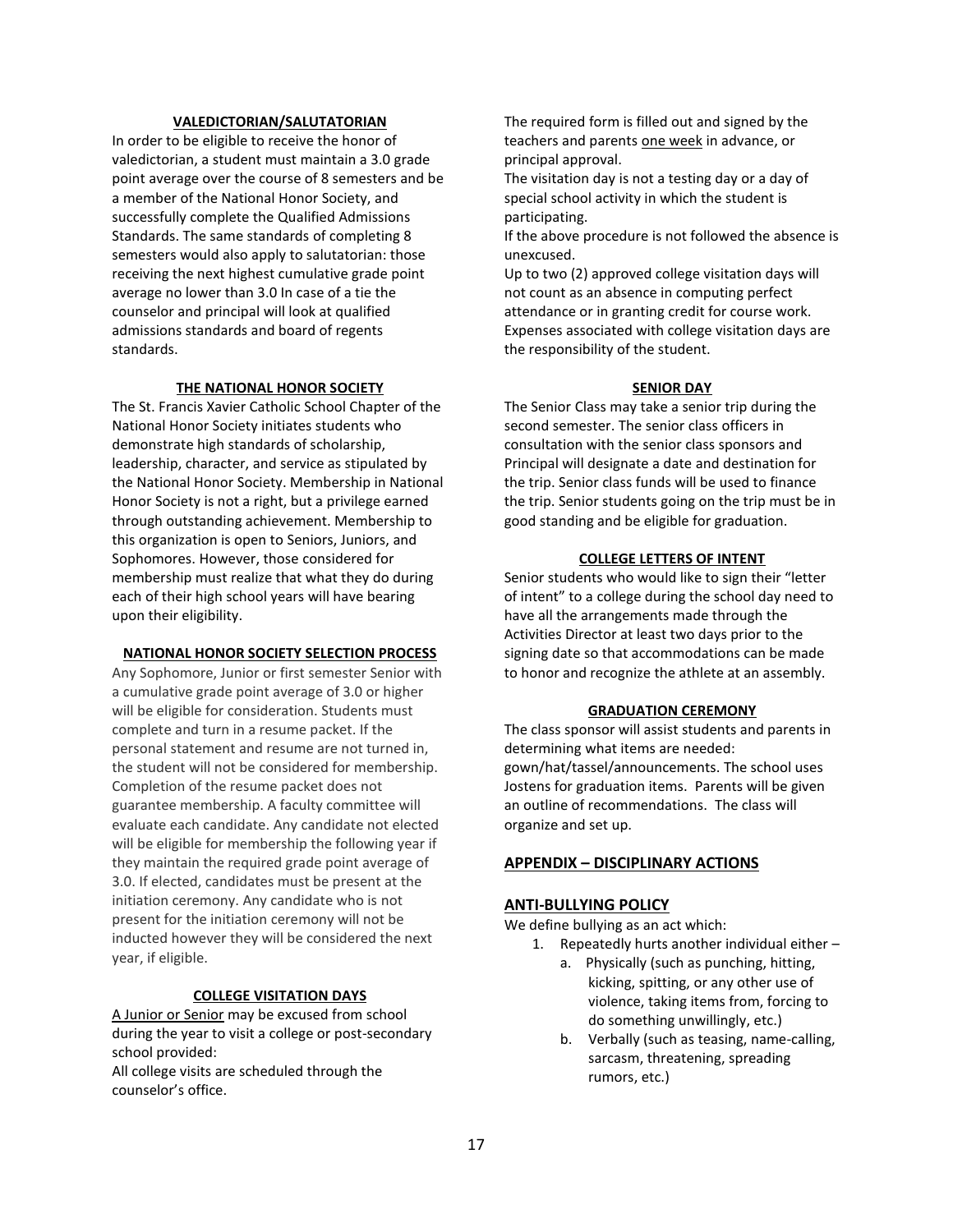- c. Indirectly (such as excluding, being mean, tormenting, using hurtful gestures, making hurtful written comments, etc.)
- d. Through use of technology (such as cyber bullying – using technology to hurt others through any communication device such as e-mail, cell phone, camera, chat rooms, text messaging, or websites, etc.)
- 2. Is deliberate and sustained
- 3. Is intended to isolate, hurt, or humiliate another individual.
- 4. Is unprovoked.

On the school web page there is an extensive supplement to the handbook on the **ANTI-BULLYING POLICY – DISCIPLINE ACTIONS**

## **SEXUAL HARRASSMENT - DISCIPLINE ACTIONS**

The Principal shall be responsible for promoting, understanding and acceptance of and assuring compliance with, state and federal laws and board policy and procedure governing harassment within his or her school office.

Violations of this policy or procedure will be cause for disciplinary actions up to and including expulsion or dismissal.

#### *Definitions*

Sexual harassment means unwelcome sexual advances, requests for sexual favors and other verbal or physical conduct or a sexual nature when:

Submission to such conduct is made whether explicitly or implicitly a term or condition of a person's employment or advancement or of a student's participation in school programs or activities.

Submission to or rejection of such conduct by an employee or student is used as the basis for decisions affecting the employee or student.

Such conduct has the purpose or effect of unreasonably interfering with an employee's or student's performance or creating an intimidating or hostile working or learning environment. Sexual harassment, may include, but is not limited to the following:

Verbal or written harassment or abuse

Pressure for sexual activity Repeated remarks to a person with sexual or demanding implication Unwelcoming touching Suggesting or demanding sexual involvement, accompanied by implied or explicit threats concerning one's grades, job, etc.

Harassment on the basis of race, color, creed, religion, national origin, gender, age, disability, marital status or sexual orientation means conduct of a verbal or physical nature that is designed to embarrass, harry, distress, agitate, disturb, or trouble persons when:

Submission to such conduct is made either explicitly or implicitly a term or condition of a person's employment or advancement or of a student's participation in school programs or activities.

Submission to or rejection of such conduct by an employee or student is used as the basis for decisions affecting the employee or student. Such conduct has the purpose or effect of unreasonably interfering with an employee's or student's performance or creating an intimidating or hostile working or learning environment.

Harassment, may include, but is not limited to the following:

Verbal, physical, or written harassment or abuse Repeated remarks of a demanding nature Implied or explicit threats concerning one's grades, job, etc.

Demanding jokes, stories, and activities directed at a student or employee.

#### **TOBACCO –DISCIPLINE ACTIONS**

First Offense: Three days in-school suspension, parent notification in writing, and parental assistance requested.

Second Offense: Three days out-of-school suspension, a conference with parents, and a requirement that the student attend a tobacco use cessation clinic.

Third Offense: Five days out-of-school suspension and a hearing for a long-term suspension. Students who receive a long-term suspension and return during the same school year will be placed on probation and subject to the consequences outlined under the offenses.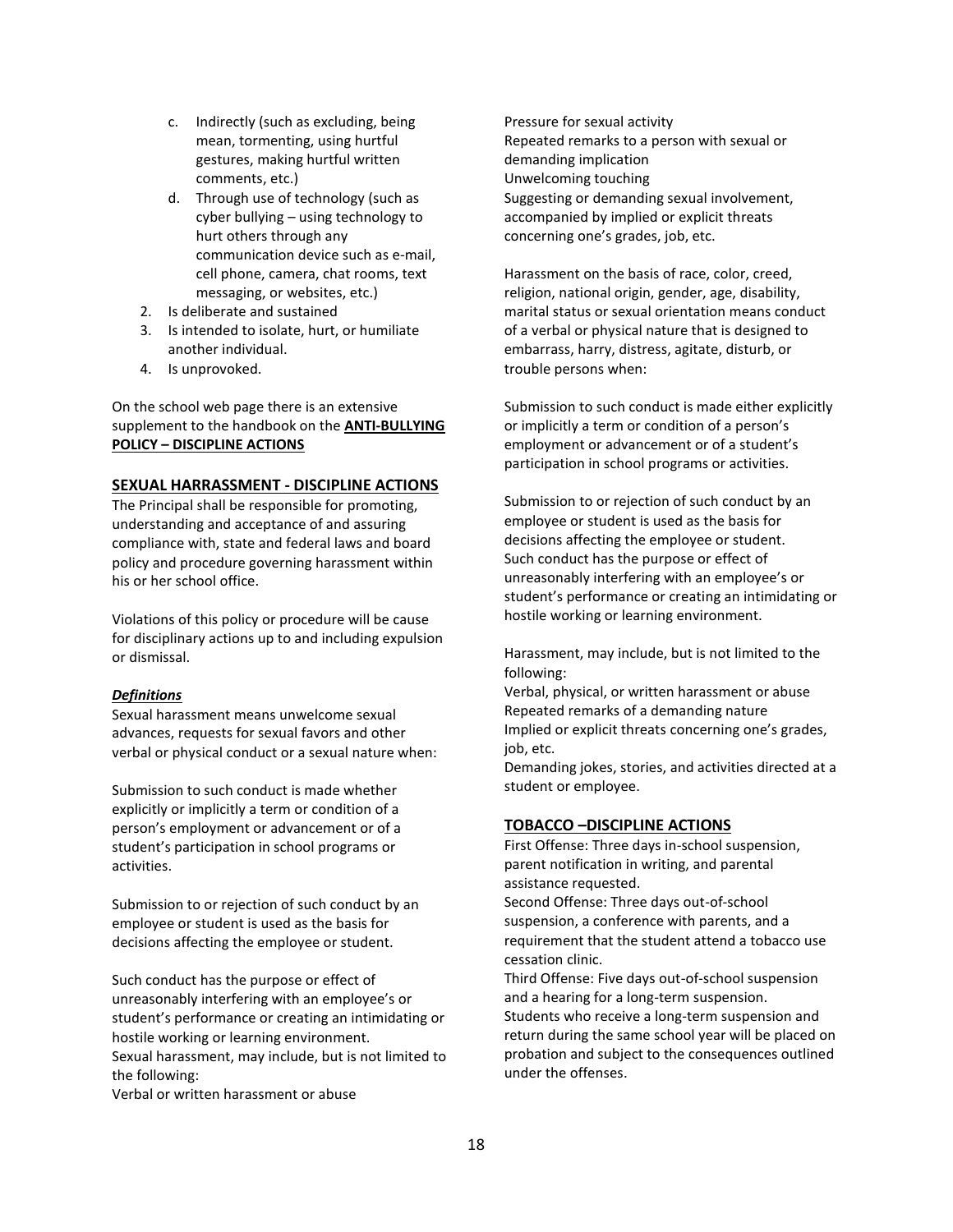## **ALCOHOL AND SUBSTANCE ABUSE - DISCIPLINE ACTIONS**

In addition a student shall be subject to disciplinary action within thirty (30) days of a found action or any criminal drug or alcohol conviction. A student who is found under the influence of any substance in the prior sections or to be selling any substance that is defined in the above sections will be detained immediately with the evidence. The Principal will contact the police department and the student's parents. A short-term suspension of five (5) school days will be imposed and a hearing will be scheduled, and the student may be subject to a longterm suspension. Prior to re-admission to the student's regular school, the student may be referred for a substance abuse evaluation to an agency licensed for the same by the State of Kansas and this evaluation will be part of the student's re admission to the school. Failure to complete the substance abuse evaluation as scheduled will result in a hearing for a long-term suspension or expulsion.

The provisions of this policy shall also apply to all school sponsored activities off the school grounds.

Use of a drug authorized by medical prescription from a registered physician shall not be considered a violation of this rule.

Violation of any provision of this behavior code may result in suspension and/or expulsion.

## **ACTIVITIES – DISCIPLINE ACTIONS**

## **Activity Participation**

To be eligible, the student must meet the following guidelines:

- The student is a bona fide student in good standing.
- The conduct and standard of sportsmanship of the student are satisfactory and do not bring discredit to the student of the school.
- The student is not nineteen (19) years of age (HS) or fifteen (15) years of age (JH) on or before September 1 of the school year in which he/she is to complete.
- The student has met the following semester requirements: A student shall not have more than two semesters in grade eight. A student shall not have more than eight semesters of possible eligibility in grades nine through twelve, regardless of whether

the ninth grade is included in Junior or Senior High school. NOTE: If a student does not participate or is ineligible due to transfer, scholarship, etc. the semester(s) during that period shall be counted toward the total number of semesters possible.

- The student has passed five (5) subjects of unit weight the last semester of attendance. If the student is a first semester Junior or Senior High student, he/she must have passed five (5) new subjects of unit weight in the last semester of attendance. Incomplete counts as a failure.
- The student is attending and is enrolled in six new subjects (those not previously passed) of unit weight.
- The student has not been in more than four seasons in a sport in a four year High School or in two season in a two year Junior High.
- The student does not engage in outside athletic competition in the same sport while he/she is a member of a school squad. The student should consult the coach or Principal before participating individually or on a team in any game, training session, or tryout conducted by an outside organization.
- The Student must be regularly enrolled and in attendance not later than Monday of the fourth week of the semester of participation.
- Transfer students must meet the requirements of the transfer rules as explained on the physical examination form. Contact the Activities Director concerning this regulation.
- The student may not be a member of any fraternity or other organization prohibited by law or by the rules of the KSHSAA.
- The student must not compete under a false name.
- The student may not have competed for cash or merchandise of intrinsic value and must have observed all the provisions of the amateur and awards rules.
- The student must comply with the Undue Influence Rule.
- The student must not violate the Anti-Tryout and Private Instruction rule, which states: "Students are eligible if they have not participated in training sessions or tryouts held by colleges or other outside